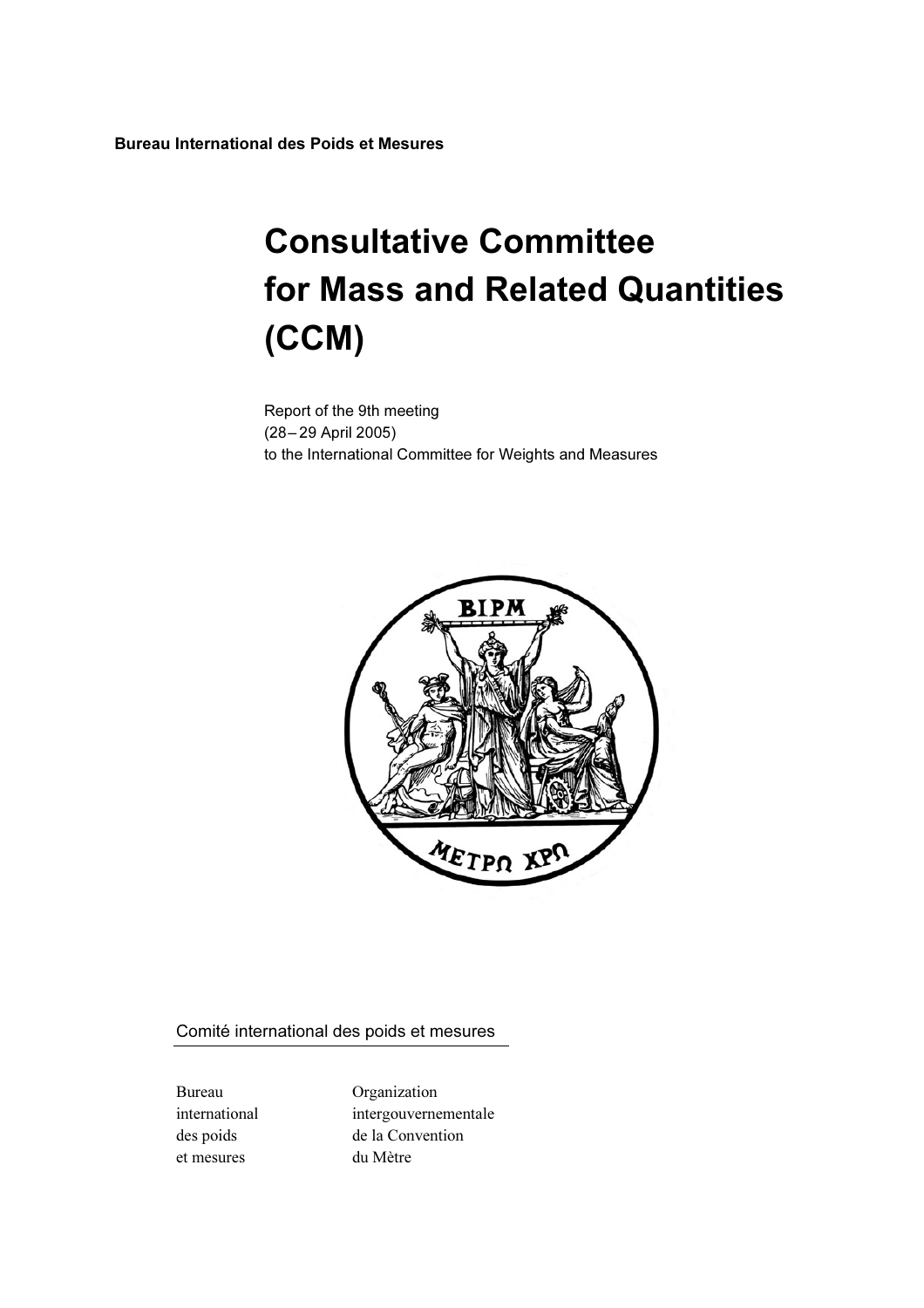Note:

Following a decision made by the International Committee for Weights and Measures at its 92nd meeting in October 2003, reports of meetings of Consultative Committees will henceforth be published only on the BIPM website in the form presented here.

Full bilingual printed versions in French and English will no longer appear.

> T.J. Quinn, Director BIPM, November 2003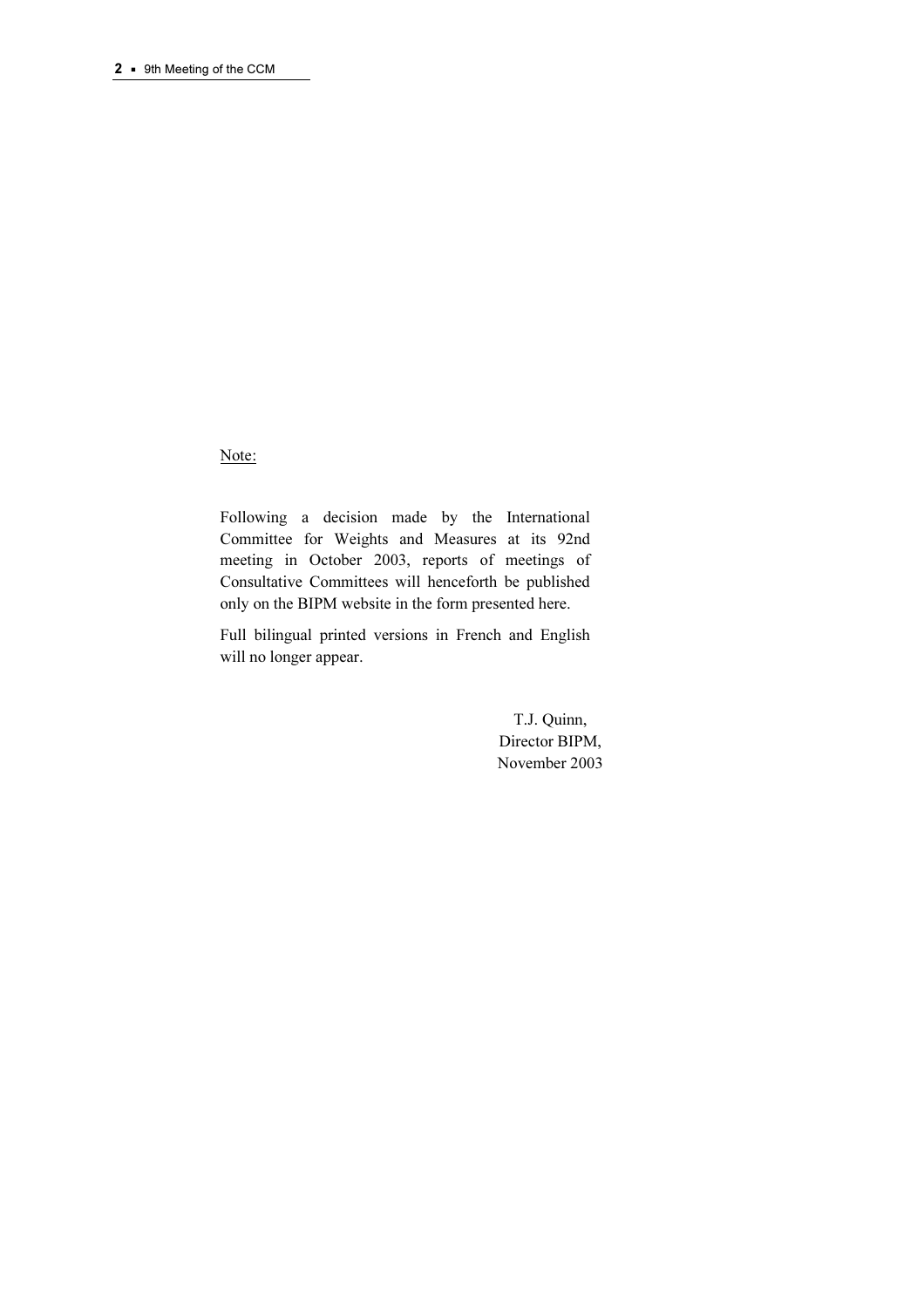# LIST OF MEMBERS OF THE CONSULTATIVE COMMITTEE FOR MASS AND RELATED QUANTITIES as of 28 April 2005

#### President

Dr M. Tanaka, member of the International Committee for Weights and Measures, National Metrology Institute of Japan, AIST, Tsukuba.

#### Executive Secretary

Dr R.S. Davis, International Bureau of Weights and Measures [BIPM], Sèvres.

#### Members

Central Office of Measures/Glόwny Urzad Miar [GUM], Warsaw. Centro Nacional de Metrología [CENAM], Querétaro. CSIR – National Measurement Laboratory [CSIR-NML], Pretoria. D.I. Mendeleyev Institute for Metrology [VNIIM], Rostekhregulirovaniye of Russia, St Petersburg. Istituto di Metrologia G. Colonnetti, Consiglio Nazionale delle Ricerche [IMGC-CNR], Turin. Korea Research Institute of Standards and Science [KRISS], Daejeon. Laboratoire National de Métrologie et d'Essais, Institut National de Métrologie [LNE-INM], Paris. National Institute of Metrology [NIM], Beijing. National Institute of Standards and Technology [NIST], Gaithersburg. National Measurement Institute of Australia [NMIA], Lindfield. National Metrology Institute of Japan, National Institute of Advanced Industrial Science and Technology [NMIJ/AIST], Tsukuba. National Physical Laboratory [NPL], Teddington. National Research Council of Canada, Institute for National Measurement Standards [NRC-INMS], Ottawa. Nederlands Meetinstituut, Van Swinden Laboratorium [NMi VSL], Delft. Physikalisch-Technische Bundesanstalt [PTB], Braunschweig. Slovak Institute of Metrology/Slovenský Metrologický Ústav [SMU], Bratislava. Swedish National Testing and Research Institute [SP], Borås. Swiss Federal Office of Metrology and Accreditation [METAS], Bern-Wabern. The Director of the International Bureau of Weights and Measures [BIPM], Sèvres.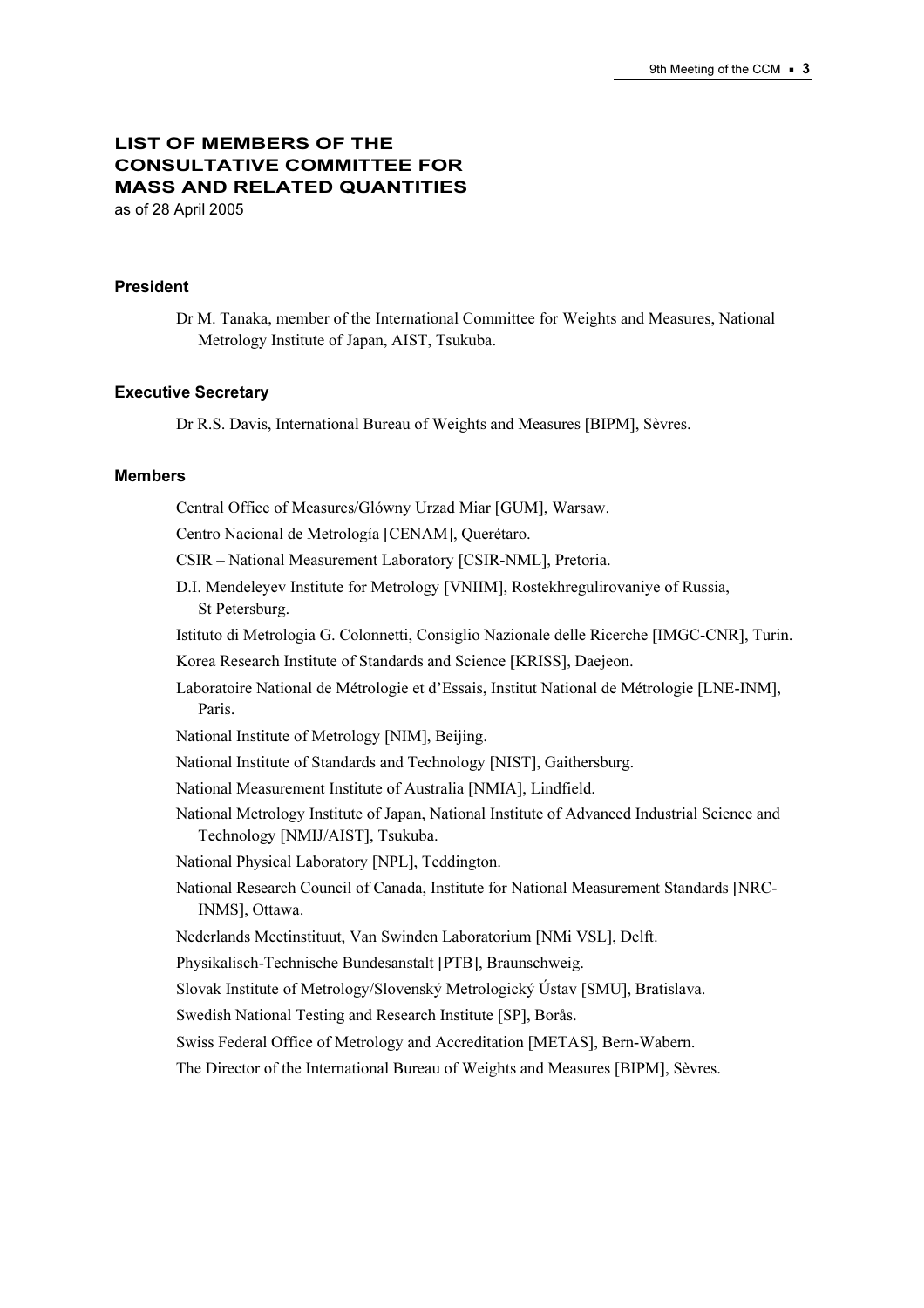## **Observers**

Centro Español de Metrología [CEM], Madrid.

National Metrology Institute of Turkey/Ulusal Metroloji Enstitüsü [UME], Gebze-Kocaeli. National Physical Laboratory of India [NPLI], New Delhi.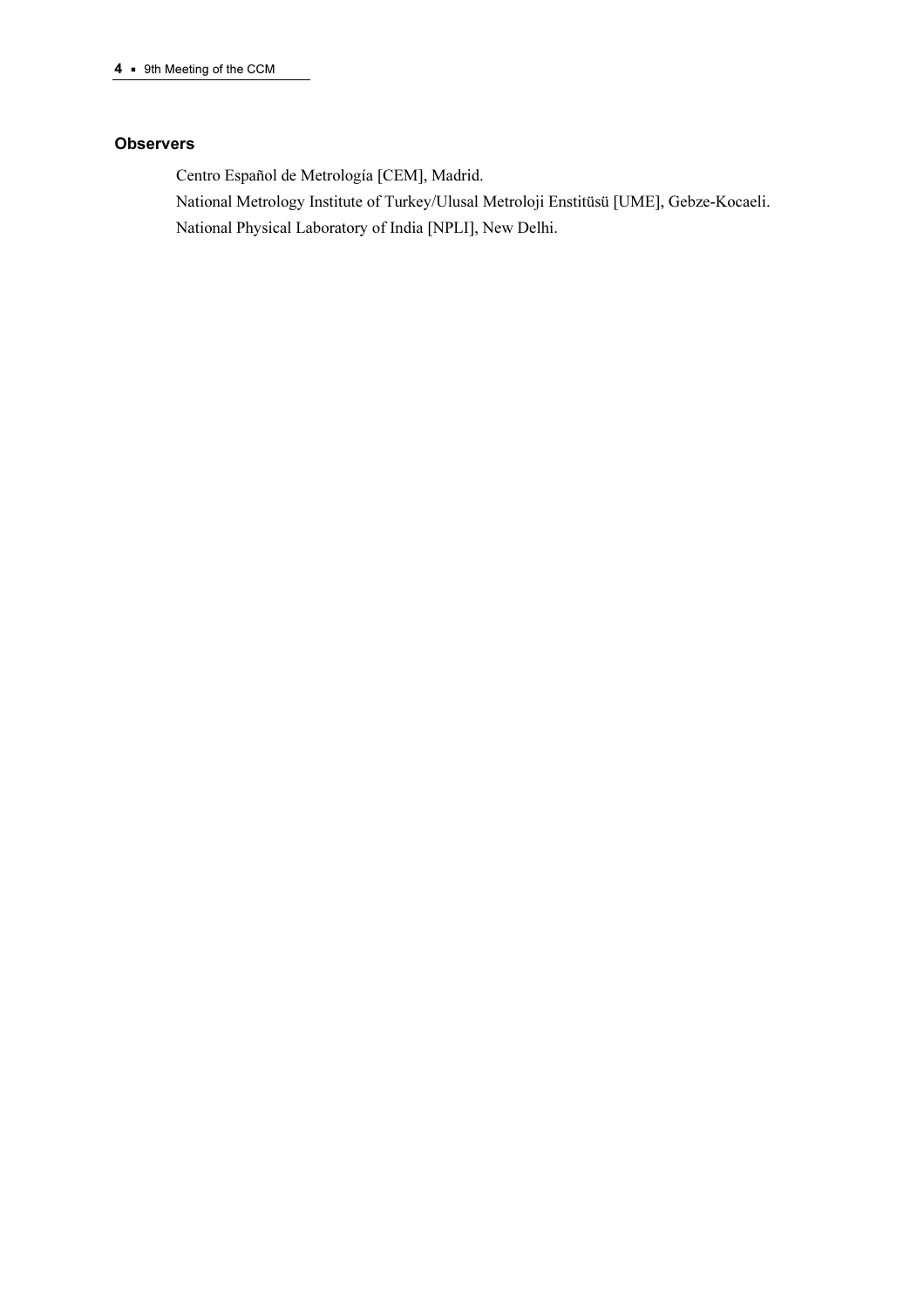# 1 OPENING OF THE MEETING; APPROVAL OF THE AGENDA; APPOINTMENT OF A RAPPORTEUR

The ninth meeting of the Consultative Committee for Mass and Related Quantities (CCM) was held at the International Bureau of Weights and Measures (BIPM), at Sèvres, from 28 to 29 April 2005.

The following were present: L.O. Becerra (CENAM), W. Bich (IMGC-CNR), N. Bignell (NMIA), G. Chapman (NRC-INMS), S. Davidson (NPL), N.G. Domostroeva (VNIIM), H. Durlik (GUM), K. Fujii (NMIJ/AIST), A. Germak (IMGC-CNR), M. Gläser (PTB), A. Gosset (LNE), S. Hurtig (SP), Z.J. Jabbour (NIST), C. Jacques (NRC-INMS), D.-I. Kang (KRISS), M. Lecollinet (LNE-INM), W.G. Lee (KRISS), J.-C. Legras (LNE), S.R. Low (NIST), R. Magnan (NRC-INMS), J. Man (NMIA), G. Molinar (IMGC-CNR), A. Ooiwa (NMIJ/AIST), L.R. Pendrill (SP), M. Peters (PTB), P. Richard (METAS), I. Severn (NPL), R. Spurný (SMU), M. Takamoto (NIMJ/AIST), M. Tanaka (President of the CCM), I. van Andel (NMi VSL), B. van der Merwe (CSIR-NML), A.J. Wallard (Director of the BIPM), D.W. Wang (NIM), J. Whetstone (NIST), Y. Zhang (NIM).

Observer: C. Matilla (CEM).

Invited: H. Bauer (PTB), P. Becker (PTB), J. Cruz (INMETRO), V. Gegevicius (COOMET), K. Jousten (PTB), N.I. El-Sayed (NIS), L. Nielsen (EUROMET), C.M. Sutton (MSL), D. Tonui (SADCMET).

Also present: P. Giacomo and T.J. Quinn (Directors Emeritus of the BIPM); P. Barat, I. Castelazo, R.S. Davis (Executive Secretary of the CCM), P. Espina, H. Fang, C. Goyon-Taillade, A. Picard, C. Thomas (Coordinator of the KCDB), L. Vitushkin (BIPM).

Excused Observers: A. Bandyopadhyay (NPLI), K. Cihan (UME).

Dr M. Tanaka, President of the CCM, opened the meeting and welcomed the delegates.

Prof. A.J. Wallard, Director of the BIPM, welcomed the delegates to the BIPM. He recognised the importance of the work of the Consultative Committees and thanked the members for their continued efforts.

Dr R.S. Davis, Executive Secretary of the CCM, described the CCM website and said that at present the documents contained on the website were restricted. He asked delegates to decide whether they thought that the documents should be made public.

Dr Tanaka welcomed the delegate (M. in. Sc. Luis Omar Becerra) from the newest CCM member, CENAM (Mexico).

The individual delegates introduced themselves with details of their institutes and the individual roles within the CCM.

Dr Tanaka asked the meeting to approve the agenda. Prof. Peters asked if the two items scheduled for the second afternoon could be moved to the morning. Dr Tanaka said it may be difficult since there was a lot to discuss in the morning session but he would bear Prof. Peters' request in mind. The agenda was approved.

Dr S. Davidson (NPL) was designated as rapporteur.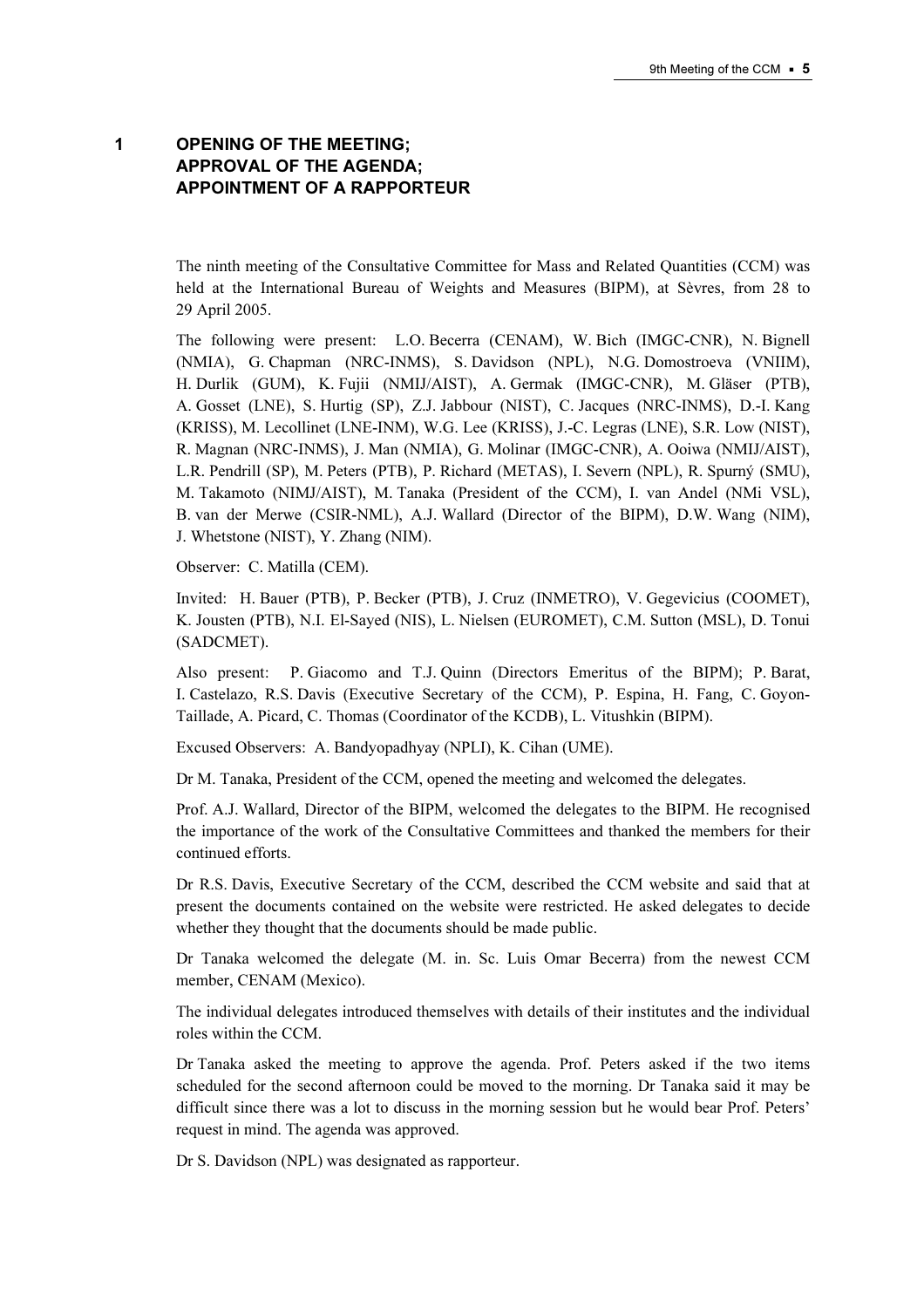# 2 WORKING GROUP REPORTS

## 2.1 Mass standards (M. Gläser, PTB)

Dr Gläser said that the activity reports of the members were available on the working group (WG) website.

Concerning key comparisons (KCs), Dr Gläser reported that there were, at present, three completed KCs on the CCM database (CCM.M-K1, -K2 and -K3). Two reports had been published in the Technical Supplement to Metrologia and the third was to be published in the next issue. Key comparison CCM.M-K4 was about to start; CCM.M-K5 was complete and draft A of the report was complete and under discussion. A ten-year period between KCs had been agreed and the next one is due to start in 2011.

The Chairs of the regional technical committees (TCs) had presented reports on regional activities within the mass area and progress on regional key comparisons within the regional metrology organizations (RMOs).

An informal comparison on the magnetic properties of mass standards had been organized by Dr G. Chapman of the NRC, Canada. Dr Chapman presented a report on the comparison at the working group meeting. Some interesting discrepancies in the results were apparent.

Concerning the re-definition of the kilogram, Dr Gläser said that traceability to mass in vacuum was critical and this involved problems of air buoyancy and sorption effects on mass standards. Many research activities were going on in these areas. Within the EUROMET area a comparison of artefacts for the direct measurement of air density had taken place among the BIPM, NPL and the PTB. This had shown a discrepancy of about 7 in  $10<sup>5</sup>$  with the CIPM recommended equation. Measurements of the argon content in air, made by the KRISS, had shown a molar fraction of 0.009 332 compared with the value of 0.009 17 currently used. Adjustment for this new result brought the equation into good agreement with the artefact results. An amendment to the equation would be recommended to the CIPM. Several experiments concerning sorption effects were underway and a collaborative research project in the EUROMET area had been set up.

Dr T.J. Quinn made a presentation on the re-definition of the kilogram and several delegates made statements outlining the official position of their various national metrology institutes (NMIs). The consensus was that the working group was against the re-definition until a suitable level of uncertainty had been reached. A recommendation would be drafted for submission by the CCM to the CIPM.

Dr Gläser will retire as the chair of the Mass Working Group and proposed, according to the consensus of the working group, Dr P. Richard of METAS as his successor.

## 2.2 Density (K. Fuiji, NMIJ)

Dr Fujii described activities on key comparisons in the density area. Key comparison CCM.D-K1, a solid density comparison of silicon spheres piloted by the NMIJ, was complete and the results were presented. All eight participants agreed with the calculated reference value to within the combined uncertainties. The measurements for CCM.D-K2, a liquid density comparison involving four liquids, piloted by the PTB, were complete and draft A of the report was being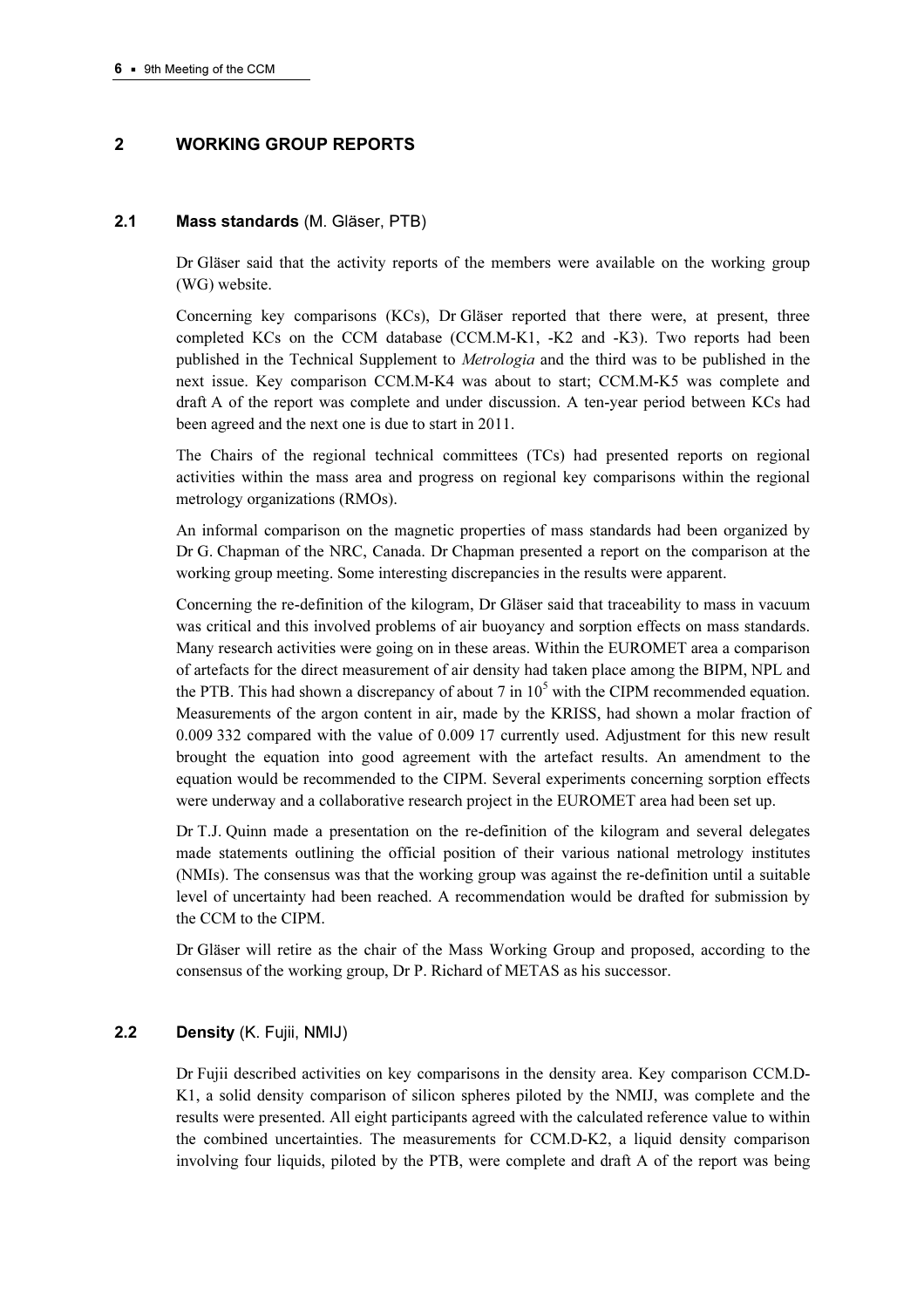prepared. For key comparison CCM.D-K3, a comparison of the density of stainless steel mass standards, a questionnaire would be circulated this year to density and mass working group members. Key comparison CCM.D-K4, a hydrometer comparison piloted by the IMGC, would follow the completion of the EUROMET regional comparison.

The RMOs had presented details of work in their regions. The EUROMET had completed a solid density comparison, and two further comparisons (liquid density and hydrometers) were underway. A further liquid density comparison was planned. The APMP had solid density and hydrometry comparisons planned and the SIM also planned a hydrometer comparison.

A presentation of a new device for measuring the density of water was given by Dr H. Wolf of the PTB.

Dr Fujii then summarised the principal differences between the CIPM equation for water density [Tanaka M. et al., Metrologia, 2001, 38, 301-309] and the equation produced by the International Association for the Properties of Water and Steam (IAPWS) [Wagner W. and Pruß A., J. Phys. Chem. Ref. Data, 2002, 31, 387-535]. The CIPM equation gives water density from 0 °C to 40 °C at ambient pressure. IAPWS-95 is concerned with the thermodynamic properties of water and gives density between 251.2 K and 1273 K at pressures up to 1 GPa. The working group proposed that the values and uncertainties given in the two reports be clarified. The CIPM equation is preferred for values in the range  $0^{\circ}$ C to 40  $^{\circ}$ C and the IAPWS equation should be used for values outside this range. Compressibility and dissolved gas effects were the same for both equations. Recommendations would be published in Metrologia and as an advisory note to the IAPWS.

New members of the Density Working Group from CEM (Spain) and CENAM (Mexico) were proposed and accepted.

## 2.3 Viscosity (H. Bauer, PTB)

Dr Bauer said that the Viscosity Working Group (WGV), which held its first meeting in 1999, had previously been an *ad hoc* working group of the CIPM and he was pleased for it to join the CCM. The WGV had some 20 participants at its fourth meeting, held earlier in the week. Participants came from the APMP (4), the SIM (2), EUROMET (9) and COOMET (1).

A key comparison (CCM.V-K1) involving viscosity measurements on five liquids was complete and a final report had been published in December 2003. There were 11 participants and seven "additional participants" (who took traceability from other laboratories and whose results did not contribute to the calculation of the reference value). The comparison would be repeated in 2008.

Dr Bauer presented data on the absolute viscosity scale (with reference to the viscosity of water). Water is used as a reference as it is very reproducible but it has a relatively low viscosity and is difficult to measure. The NBS (now the NIST) value for water viscosity from 1953 is still used as a reference. Experiments are being performed at LNE (France) and NMIJ (Japan) to make absolute measurements of more viscous fluids to target uncertainties of less than 0.1 %.

Future key comparisons for viscosity measurements at high (100 °C – 150 °C) and low (-40 °C) to 20 °C) temperatures are due to start in 2006. The NIST will pilot the comparison and approval will be sought from the CCM.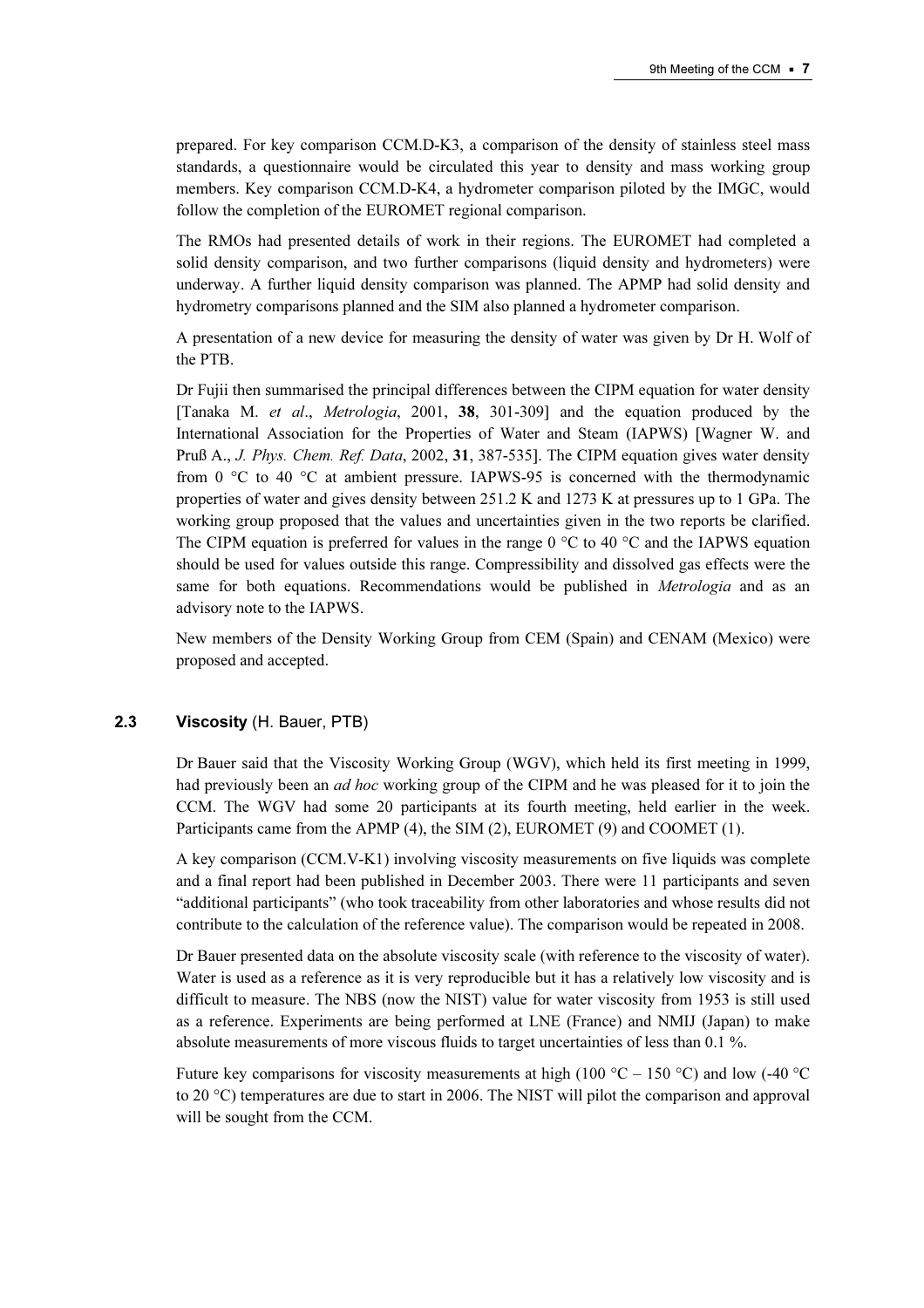Regarding the calibration of non-Newtonian liquids, Dr Bauer said that a workshop had been organized for 2006 which will, among other topics, discuss the provision of traceability for such measurements.

Dr Tanaka asked why the viscosity of water was so difficult to measure. Dr Bauer said it was due to the fact that its viscosity was so low but it had the advantage that it was very reproducible.

Dr R. Kaarls (Member of the CIPM) had chaired the WGV during its *ad hoc* status. Now Dr Bauer was officially proposed as chairman of the Viscosity Working Group by Dr Tanaka and accepted by the delegates. The proposed key comparison was also approved.

## 2.4 Force (M. Peters, PTB)

The last Force Working Group meeting was held in 2004 in Pretoria, South Africa. Four key comparisons are underway. For key comparison CCM.F-K1 (5 kN to 10 kN), piloted by the MIKES, Finland, draft A of the final report was accepted at the working group meeting in 2004. For CCM.F-K4 (4 MN), piloted by the NIST, the measurements were complete. For comparisons CCM.F-K2 (50 kN and 100 kN, piloted by the NPL) and CCM.F-K3 (500 kN and 1 MN, piloted by the PTB) the measurements were underway.

In the area of torque, two comparisons are planned. One at  $1 \text{ kN} \cdot \text{m}$  for deadweight torque machines only and one at  $20 \text{ kN} \cdot \text{m}$  for both deadweight and reference machines. Both comparisons will be piloted by the PTB. The comparisons will start within the next 4 to 6 weeks and will take approximately one year to complete.

Prof. Peters said that comparisons in the area of small force  $(< 1 N)$  were of great interest and would be discussed at the next working group meeting.

Dr Tanaka asked what uncertainties were required by the customers for torque calibrations. Prof. Peters said that between  $2 kN \cdot m$  and  $5 kN \cdot m$ , uncertainties of the order of  $10^{-3}$  were needed with some industrial users requiring parts in  $10^4$ . For larger torques (> 10 kN · m) larger uncertainties were acceptable.

Prof. Wallard said that force and torque were important areas with regard to legislation and safety and asked if there were any problems with mutual recognition of certificates which the CIPM could address. Prof. Peters said that close collaborations between NMIs in this area had meant that no problems of mutual recognition had arisen.

#### 2.5 **High pressure (J.-C. Legras, LNE)**

The High Pressure Working Group meeting was held in Teddington, United Kingdom, earlier in the week.

There are three key comparisons in this area. Key comparison CCM.P-K1 (1 MPa to 7 MPa, piloted by the LNE) was complete and the results were available on the KCDB. Comparisons in the same range are underway or planned in the APMP, EUROMET and COOMET regions.

Key comparison CCM.P-K7 (100 MPa, piloted by the PTB) is complete and results were presented at the working group meeting. Additional results from the APMP and SIM regional comparisons were also presented. Links between this comparison and EUROMET.P-K4 and APMP.P-K7 are being calculated.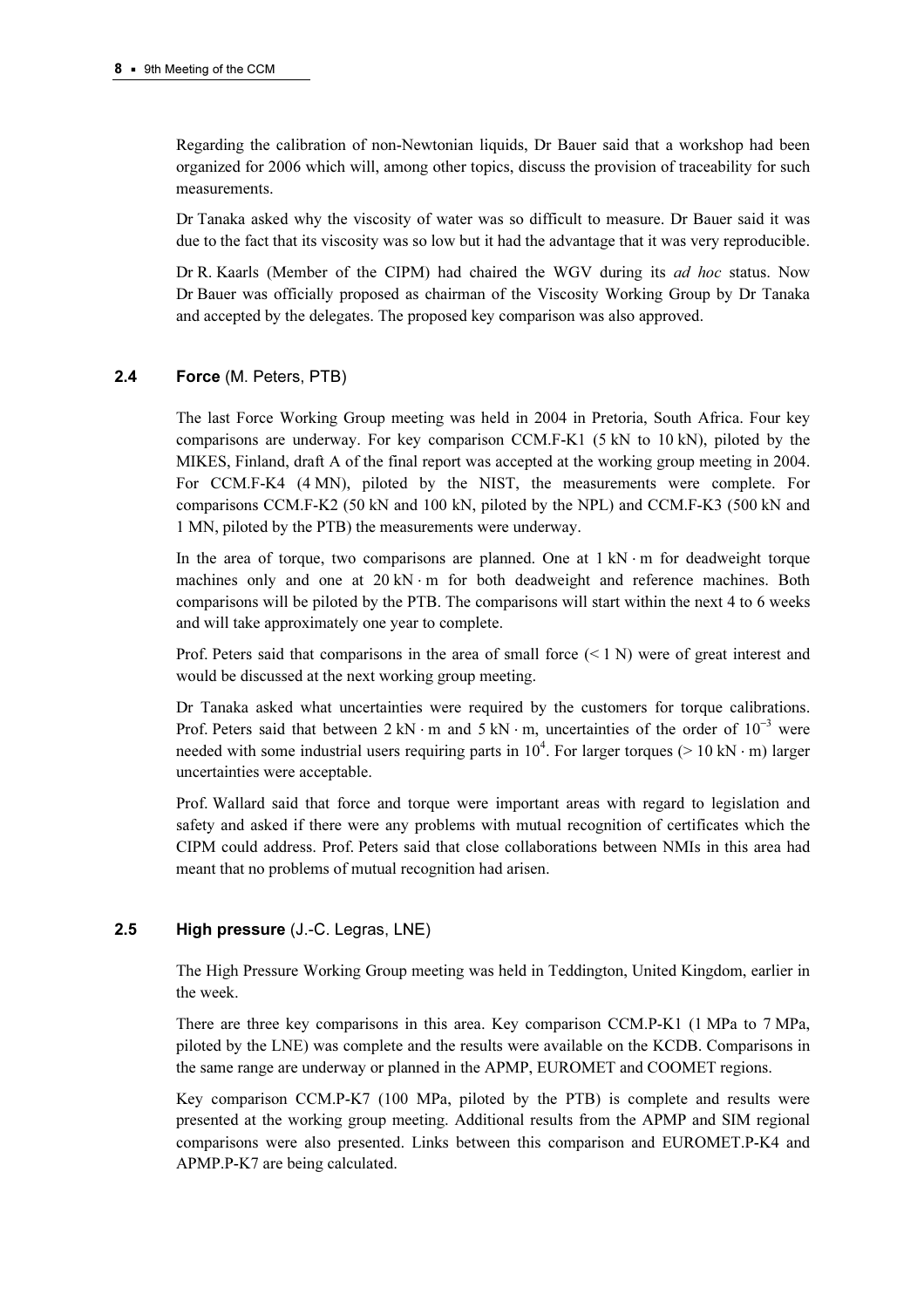For key comparison CCM.P-K8  $(> 100 \text{ MPa}$ , piloted by the LNE) the measurements are complete and draft A of the final report is being prepared. The APMP and EUROMET are running comparisons in the same range.

Harmonisation of CMC entries was discussed, particularly regarding minimising the number of entries required by each national metrology institute.

A future key comparison in the range 500 kPa to 1 GPa will be discussed at the next working group meeting.

In the area of high line differential pressure many CMC entries had been published but Mr Legras remarked that there was, to date, only an EA comparison in this area. The uncertainties claimed by laboratories in their CMC entries were also discussed at the working group meeting.

## 2.6 Medium pressure (I. Severn, NPL)

The Medium Pressure Working Group meeting was held at the NPL on 26 April 2005.

Applications to join the working group had been received from CENAM (Mexico), CEM (Spain) and VNIIM (Russia).

Regarding key comparisons CCM.P-K2 and CCM.P-K6 (comparisons in the range 10 kPa to 120 kPa), Dr Severn stated that there had been problems with the data analysis due to poor repeatability of the transfer standard. This had resulted in high uncertainties in the reference value. Draft A of the final report was with the participants for comment but some had expressed their dissatisfaction with the results in regard to validation of CMC submissions. One solution is a repeat of the comparisons. Regional comparisons in this measurement range are underway in the APMP area and a tri-lateral comparison between the NPL (United Kingdom), NMIJ (Japan) and VNIIM (Russia) was due to begin in May 2005.

Regarding new comparisons, a repeat of CCM.P-K2 and CCM.P-K6 had been discussed at the working group meeting but further analysis of existing results would be undertaken before deciding on this. A comparison of low differential pressure generators would start off at the RMO level.

In the area of technical developments, the increased use of low differential pressure generators was noted. New mercury manometers were in various stages of development at CENAM (Mexico), CEM (Spain) and the NPL (United Kingdom). Comparisons are also underway between mercury manometers and large diameter piston cylinder assemblies.

Prof. Wallard asked how the large uncertainties in the CCM.P-K2 and CCM.P-K6 comparisons would affect the CMC submissions of the participants. Dr Severn replied that the uncertainty due to the instability of the transfer standard made the uncertainties between the participants and the reference values high and in principle the comparisons should be repeated if the CMC submissions were to be validated.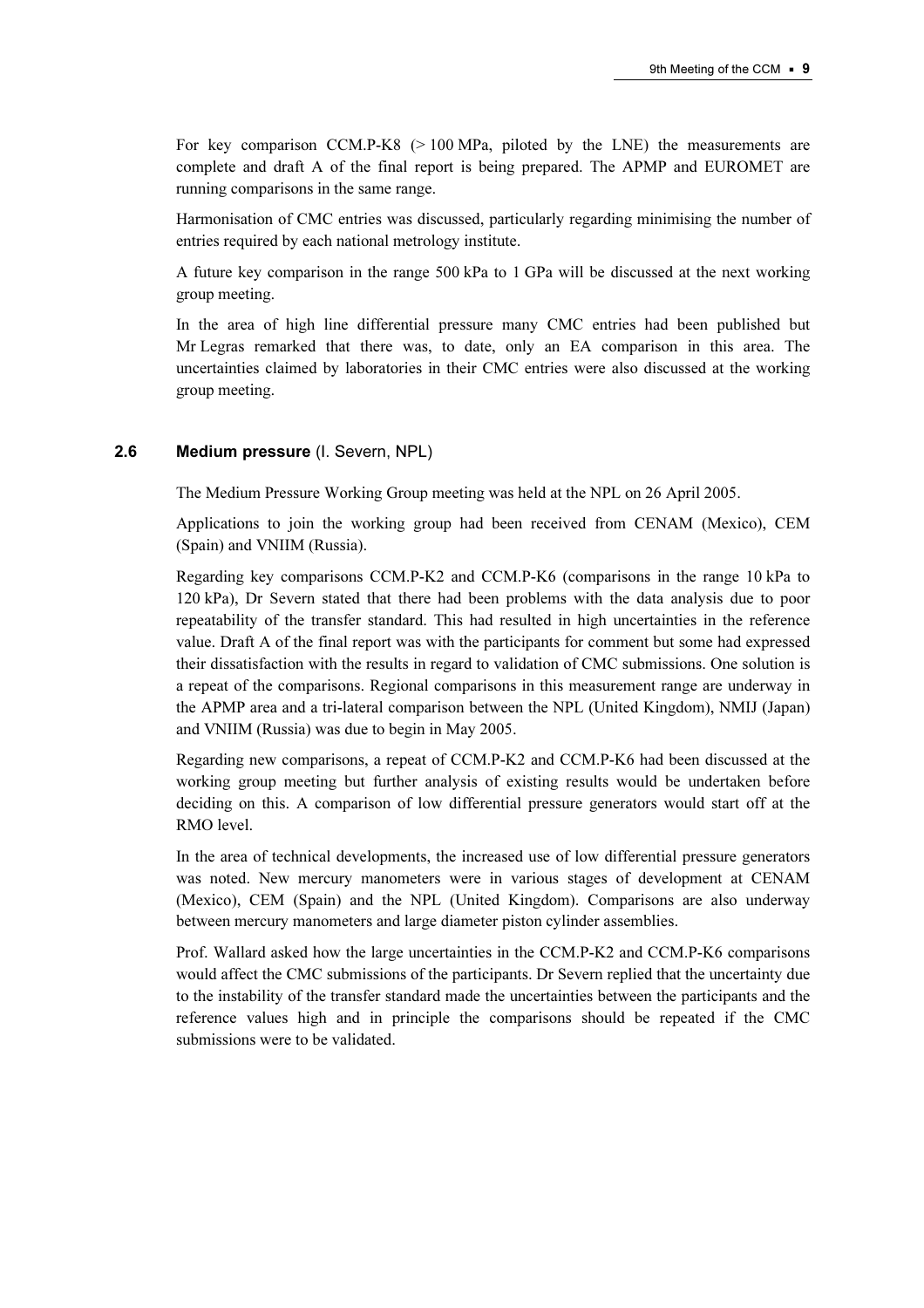## 2.7 Low pressure (K. Jousten, PTB)

Concerning comparisons Dr Jousten reported that key comparison CCM.P-K4 was complete and approved for equivalence. Draft A of the final report for comparison CCM.P-K3 ( $3 \times 10^{-6}$  Pa to 9 × 10<sup>−</sup><sup>3</sup> Pa, piloted by the NIST) was in preparation. Several regional KCs were also underway.

Regarding new comparisons, one in the area of low gas flow was proposed (mainly to support the calibration of leak detectors) in the range less than  $10^{-3}$  PaL/s at 23 °C. The list of participants was agreed and the PTB is to act as the pilot laboratory. Circulation of the measurement standards is planned for 2006-2007. Key comparison APMP.P-K4 would also be started in the near future.

The working group meeting had discussed the re-definition of the kilogram but concluded that, at the uncertainty level of 1 part in  $10^7$  proposed by Mills *et al.* [*Metrologia*, 2005, 42, 71-80], it would have no direct impact on the area of low pressure. However, the Low Pressure Working Group expressed the willingness to help other CCM working groups in their efforts to study the effects of subjecting mass standards to vacuum conditions. The working group had also stated its support for the work of ISO Technical Committee 112 in developing technical standards in the area of low pressure.

## 2.8 Joint Pressure Working Group (J.-C. Legras)

This meeting was held at the NPL, Teddington, earlier in the week.

The group reviewed the 4th CCM Pressure Conference held in London during the previous week. There were 104 participants, 60 oral presentations, 22 posters and seven exhibiting companies. A special edition of Metrologia is planned with 40 to 50 papers.

Ian Robinson of the NPL gave a presentation on the re-definition of the kilogram with particular emphasis on the watt balance project. A common statement on the position of the three pressure working groups had been prepared.

The linking of regional and key comparisons was discussed and Dr Peter Harris (NPL) had made a presentation on statistical approaches to this.

## 2.9 Hardness (A. Germak, IMGC)

The last hardness working group meeting was held in November 2004 at NIST, in conjunction with the HARDMEKO 2004 conference.

Concerning key comparisons, Dr Germak said that CCM.H-K1.a, .b and .c (Vickers hardness 0.2, 1 and 30) was complete and the results were presented at the meeting. For CCM.H-K2 (Brinell hardness) the measurements had recently been completed and draft A of the report was being prepared.

A new definition for the Rockwell hardness scale had been discussed and proposed reference values for the new scale agreed. Procedures for testing Rockwell diamond indenters and machines were discussed, results from various NMIs were presented and a pilot study agreed.

A key comparison of the Rockwell C scale was proposed.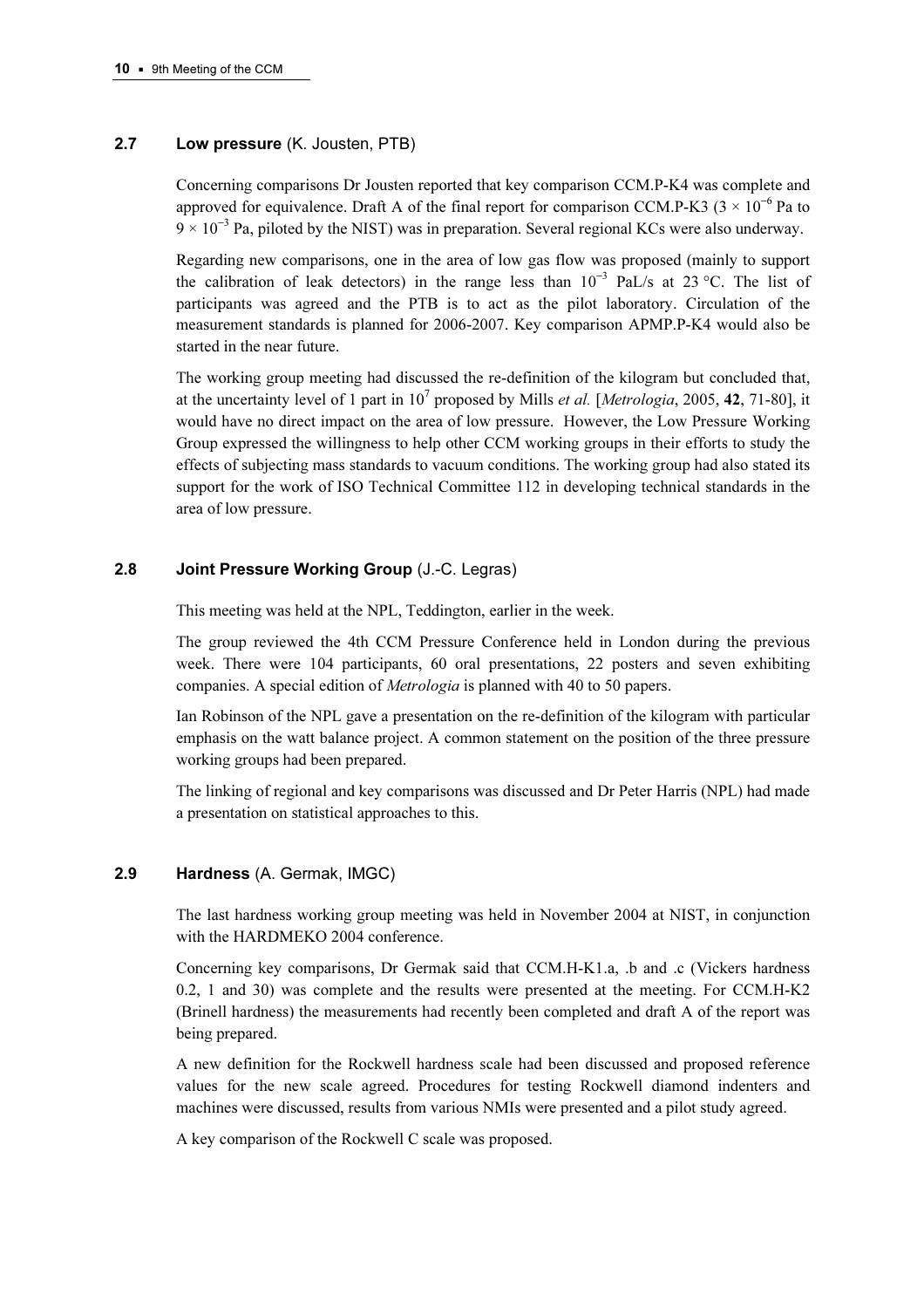A pilot study of Martens hardness had been started in 2001 with a survey of users. This had concluded that a pilot study of nano-hardness would be more beneficial to the area.

CMC submissions were discussed with a view to unifying the reporting of data between NMIs.

The next meeting is due to be held at the NPL in October 2005.

## 2.10 Working Group on the Avogadro Constant (P. Becker, PTB)

The last meeting of the Working Group on the Avogadro Constant was held in Berlin in March 2005 in conjunction with the International Avogadro Cooperation (IAC).

Dr Becker presented a background to the Avogadro project outlining the technical aspects of the re-definition method. The rationale behind the use of enriched silicon  $(^{28}Si)$  to reduce the uncertainties in the measurement of isotopic abundance was described. There is currently a discrepancy of 1.1 parts in 10<sup>6</sup> between the CODATA values for the Avogadro constant ( $N_A$ ) and the Planck constant  $(h)$  (compared via the Rydberg and fine-structure constants). The target uncertainty of the project was less than 2 parts in  $10^8$ , which would require an order of magnitude improvement in the measurement of most parameters. The status of measurements of the various parameters was presented.

A 5 kilogram boule of 99.985 % pure  $^{28}$ Si, funded by a consortium of IAC participants, was due for delivery in 2006. Manufacture of a sphere from this boule would take place in 2007 at the NMIA with various samples also being taken from the boule for lattice parameter and isotopic abundance measurements. Measurements on the completed sphere with a native oxide would be made in 2008. A thermal oxide would then be grown on the sphere and the measurement repeated in 2009.

Dr Becker also clarified the distinction between the International Avogadro Cooperation and the Working Group on the Avogadro Constant (WGAC). In fact, the members are nearly the same and so there are no longer separate meetings of the WGAC.

Dr Quinn commented that it was noteworthy that the agreement between silicon lattice-spacing and the fine structure constant is better than  $0.1$  part in  $10<sup>6</sup>$  and, if the current molar mass value were confirmed, there would be interesting consequences.

# 3 RE-DEFINITION OF THE KILOGRAM

Dr Quinn gave an introduction to the proposed re-definition. The paper by Mills et al. [*Metrologia*, 2005, 42, 71-80] suggests methods for using the proposed definition at the 1 kg level. Dr Quinn said the question (to be addressed by the CCM) was how large an uncertainty could be accepted for the purpose of practical mass measurement. Dr Quinn said the proposed re-definition had consequences for fundamental constants and electrical units (the SI units of the volt and the ampere come close to a level at which the conventions of  $K_{1-90}$  and  $R_{K-90}$  are no longer necessary). Dr Quinn said a target uncertainty of 1 in  $10^8$  for measurements of 1 kg had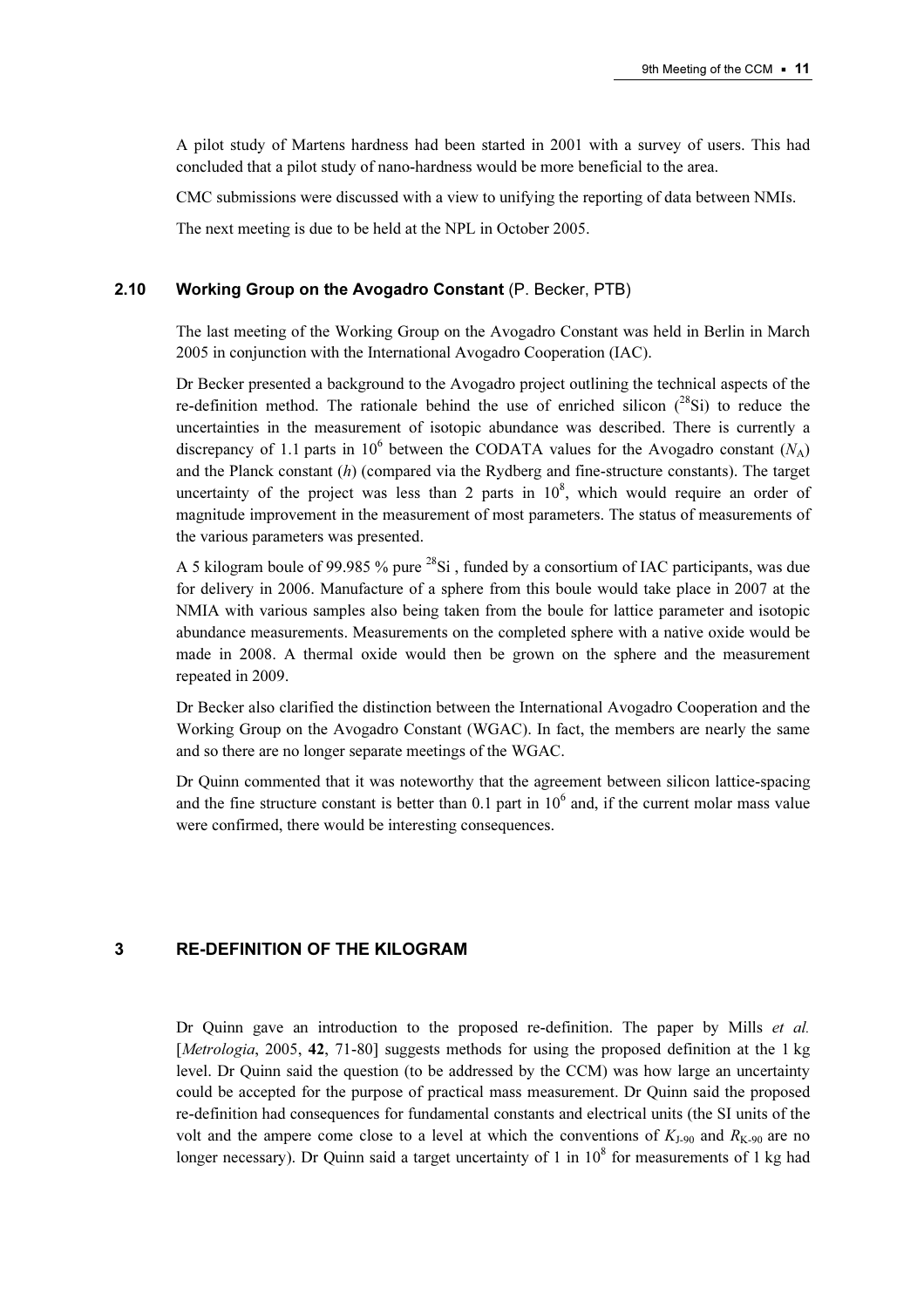been set in 1991 but this may be unrealistic because of the technical difficulties involved in the watt balance and Avogadro projects. He agreed that a discrepancy of 1 in  $10^6$  between  $N_A$  and h is too high but if the level was set at (say) 5 in  $10^8$  there would be much less disagreement with the re-definition than is currently the case.

The solutions for a practical approach to the re-definition are:

- 1. Realise the mass scale via the watt balance or silicon artefacts. This would be impractical and would require many comparisons between the individual apparatuses.
- 2. Fix a value for  $h$  and use a "conventional" kilogram (maintained via the current artefact, the international prototype) as one *mise-en-pratique* for realisation of the unit.

Dr Gläser (PTB) summarised the relevant uncertainties in the dissemination of the current mass scale. A potential discontinuity between a "conventional" and SI mass scale could be up to 1 in 10<sup>6</sup>. This would have to be addressed when the uncertainty in the re-definition improved to such a level that the conventional scale could be abolished and would cause a number of problems not only for NMIs but also for many end users. Dr Gläser presented a proposed CCM recommendation on the re-definition which he had previously presented to the Working Group on Mass Standards (WGM). Dr W. Bich (IMGC) suggested the addition of the official positions of RMOs and NMIs, which had also been presented at the WGM. Dr Z. Jabbour (NIST) commented that the use of a "conventional value" for the kilogram could be confusing given the use (by the OIML) of conventional mass terminology. Dr Quinn suggested the addition of  $a$ mise-en-pratique to the recommendation.

After further discussions, particularly on the acceptable maximum uncertainty of the realisation of a future kilogram definition, Dr Gläser presented a revised draft of the proposed CCM recommendation in response to the proposed redefinition of the kilogram. After several minor amendments, this recommendation was adopted as Recommendation G 1 (2005).

Dr Gläser gave a presentation on a re-definition (or realisation) based on PTB's ion accumulation experiment as a third approach, in addition to the watt balance and Avogadro experiments. Quantum Hall resistance standards and Josephson junction voltage standards provide links to electrical SI units in order to replace the ratio of the ion current to the elementary charge by a frequency measurement. The experiment thus measures the atomic mass of the ion being accumulated in terms of the kilogram and this may be used to define (or realise) the SI unit of mass. Dr Gläser discussed the problems and requirements of various aspects of the project and the merits of using bismuth rather than gold as the ion source.

# 4 LATEST DRAFT OF THE "KILOGRAM" SECTIONS OF THE NEW SI **BROCHURE**

Dr C. Thomas (BIPM) presented the wording for the kilogram input to the latest draft of the SI brochure (text in the body of the brochure and from Appendix 2). She noted that Appendix 2 would no longer be printed but would be available only by internet. This would allow Appendix 2 to be updated more frequently than the main body of the brochure.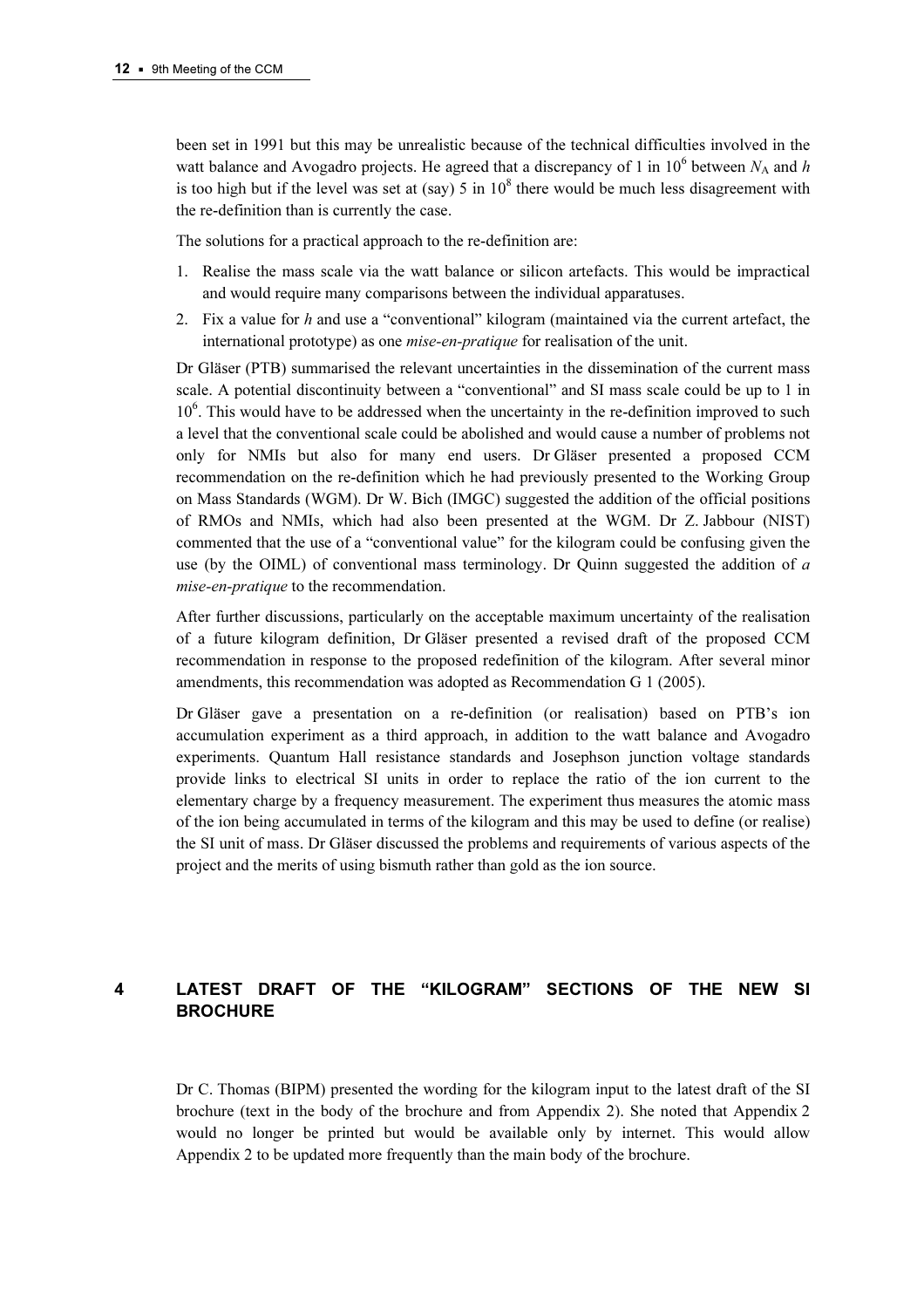Dr Davis (BIPM) said he was concerned that the new wording stated that the definition had the effect of fixing the mass of the international prototype of the kilogram  $(m<sub>K</sub>)$  whereas it is  $m<sub>K</sub>$  that fixes the definition. He remarked that this wording had been used to be consistent with the other (non-artefact based) definitions. Dr Bich suggested the use of the text from Appendix 2 in the brochure itself. The meeting decided to delete the last 2 paragraphs of the input to Chapter 2 of the brochure and simply make a reference to Appendix 2. The exact wording for Appendix 2 will be discussed subsequent to the CCM meeting. Dr Davis pointed out that it is not the role of the CCM to edit the SI brochure and, therefore, there was little chance that a major deletion would be accepted. However, he was confident that other, well-reasoned comments would be welcome.

## 4.1 Fluid Flow Working Group (M. Takamoto, NMIJ)

The Fluid Flow Working Group (WGFF) met earlier in the week and 20 NMIs were represented by 28 delegates. There are six sub-groups of the WGFF.

Six key comparisons were proposed some time ago:

- CCM.FF-K1 (Water flow, piloted by the KRISS) Draft A of the final report is complete and under discussion.
- CCM.FF-K2 (Hydrocarbon flow, piloted by the NEL) The protocol is completed and being reviewed by the participants.
- CCM.FF-K3 (Air speed, piloted by NMIJ) The protocol is agreed and measurements have started.
- CCM.FF-K4 (Volume, piloted by the CENAM) Draft A of the final report is complete and under discussion.
- CCM.FF-K5.a (High pressure natural gas, piloted by the PTB) Draft B of the final report is being prepared.
- CCM.FF-K5.b (Compressed air, piloted by the NMi) The measurements have started.
- CCM.FF-K6 (Low pressure air flow, piloted by the NIST) The measurements have started.

Reports from the RMOs were presented.

The next meeting of the WGFF will be held in Mexico in May 2006.

Prof. Wallard remarked that key comparison CCM.FF-K5.a had participants (PIGSAR and Gaz de France (GDF)) who were not designated institutes (and therefore not strictly allowed to take part in a key comparison). Prof. Peters (PTB) said that since this area of PIGSAR was in fact part of the PTB, the official participant should be the PTB. Similarly GDF can be replaced by the LNE. Prof. Wallard said official communications confirming these positions were needed.

## 4.2 Working Group on Gravimetry (L. Vitushkin, BIPM)

The last Working Group on Gravimetry (WGG) meeting was held jointly with the Study Group on Comparisons of Absolute Gravimeters of the International Association of Geodesy (IAG). The meeting took place at the BIPM in May 2004.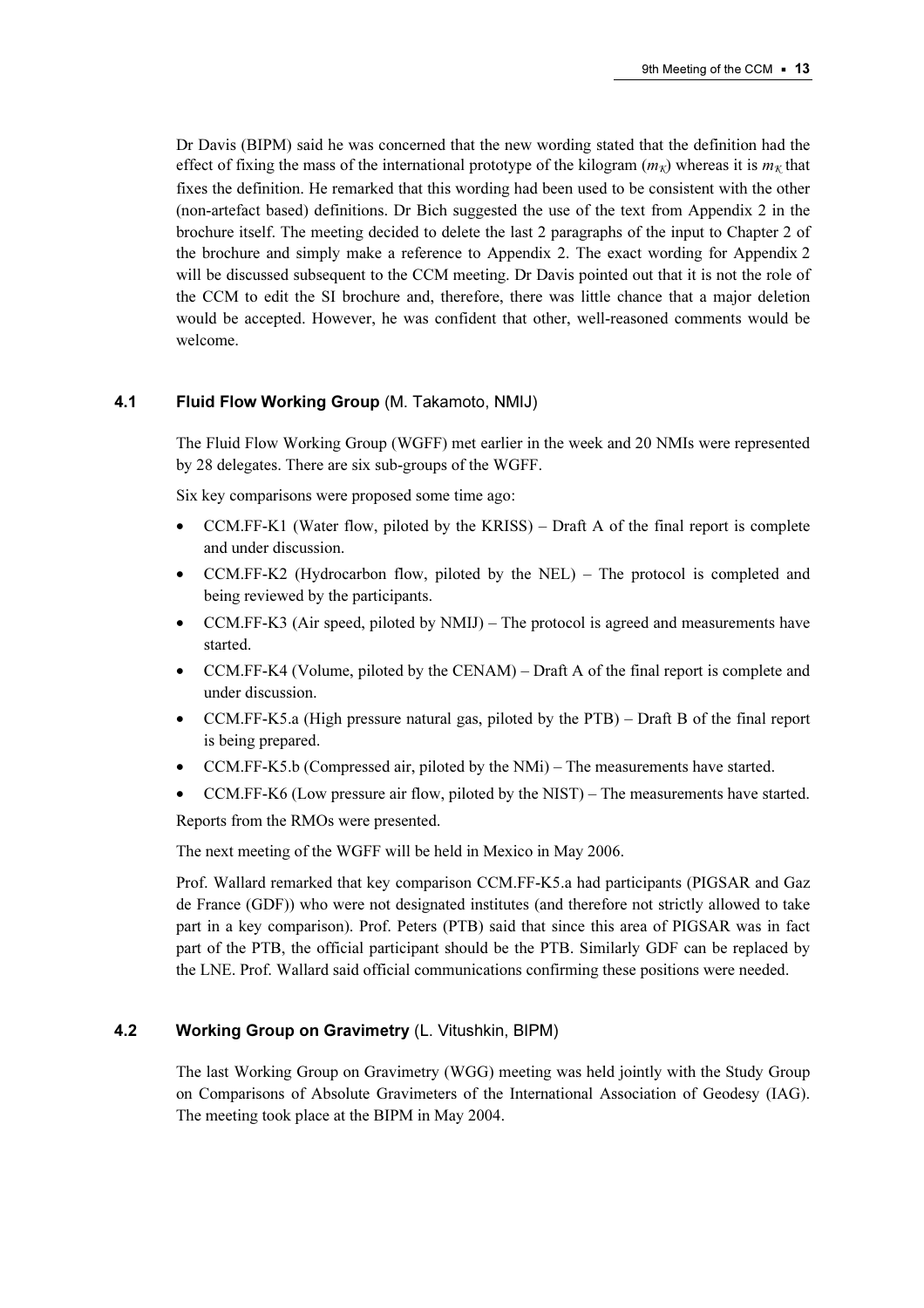The next International Comparison of Absolute Gravimeters (ICAG) was discussed; the 4th draft of the measurement protocol is under review. A number of NMIs will be making relative gravimetric measurement as part of a comparison organized at the BIPM in July 2005. Twenty groups will take part and there was some debate over whether the comparison should be carried out as a pilot study or a key comparison. It was decided to hold it as a pilot study but follow the KC rules. Two sites have been set up within the grounds of the BIPM for the comparison. The seventh ICAG has been organized for September 2005 and will also be held at the BIPM.

The first meeting of the ICAG-2005 steering committee was held at the IMGC in November 2004.

There will be a conference on terrestrial gravimetry, scheduled for the summer of 2006 in St Petersburg.

## 5 CC KEY COMPARISONS

Dr C. Thomas gave a presentation on the BIPM key comparison database (KCDB). The database is publicly available on the BIPM website and is used to support the Mutual Recognition Arrangement (the CIPM MRA). Appendix A of the database gives a list of NMIs and Designated Institutes within the MRA. There are approximately 120 institutes listed at present. Appendix B gives information on CIPM and RMO key and supplementary comparisons. There are 612 comparisons listed, 494 KCs and 118 supplementary comparisons. Appendix B also contains summary results of completed KCs of which there are 171 and links to the full reports.

Eighty-eight key comparisons have been approved for provisional equivalence to support the CMC submissions of the participants. These KCs will be archived once they have been superseded.

Appendix C of the database contains the CMC submissions of the NMIs and Designated Institutes. In the mass area there are currently 2142 submissions.

A review of the current status of the CCM key comparisons was also presented.

Dr Tanaka asked working group chairpersons to announce the new KCs in their technical areas.

Dr Davis commented that there was a final report in the hardness area (CCM.H-K1.a, .b and .c, Vickers hardness), and this was approved.

Dr Fujii said that in the area of density KCs CCM.D-K3, solid density standards and CCM.D-K4, hydrometers, were complete and already on the KCDB. Dr Davis noted that liquid density comparisons in the EUROMET region could not be recognised as KCs since there was at present no corresponding CCM KC. If no reference value (from a CCM KC) exists then regional KCs cannot be recognised. Dr Fujii said that draft A of the final report for CCM.D-K2 (Liquid density) was in progress and when accepted it would provide the reference value for the EUROMET regional comparison.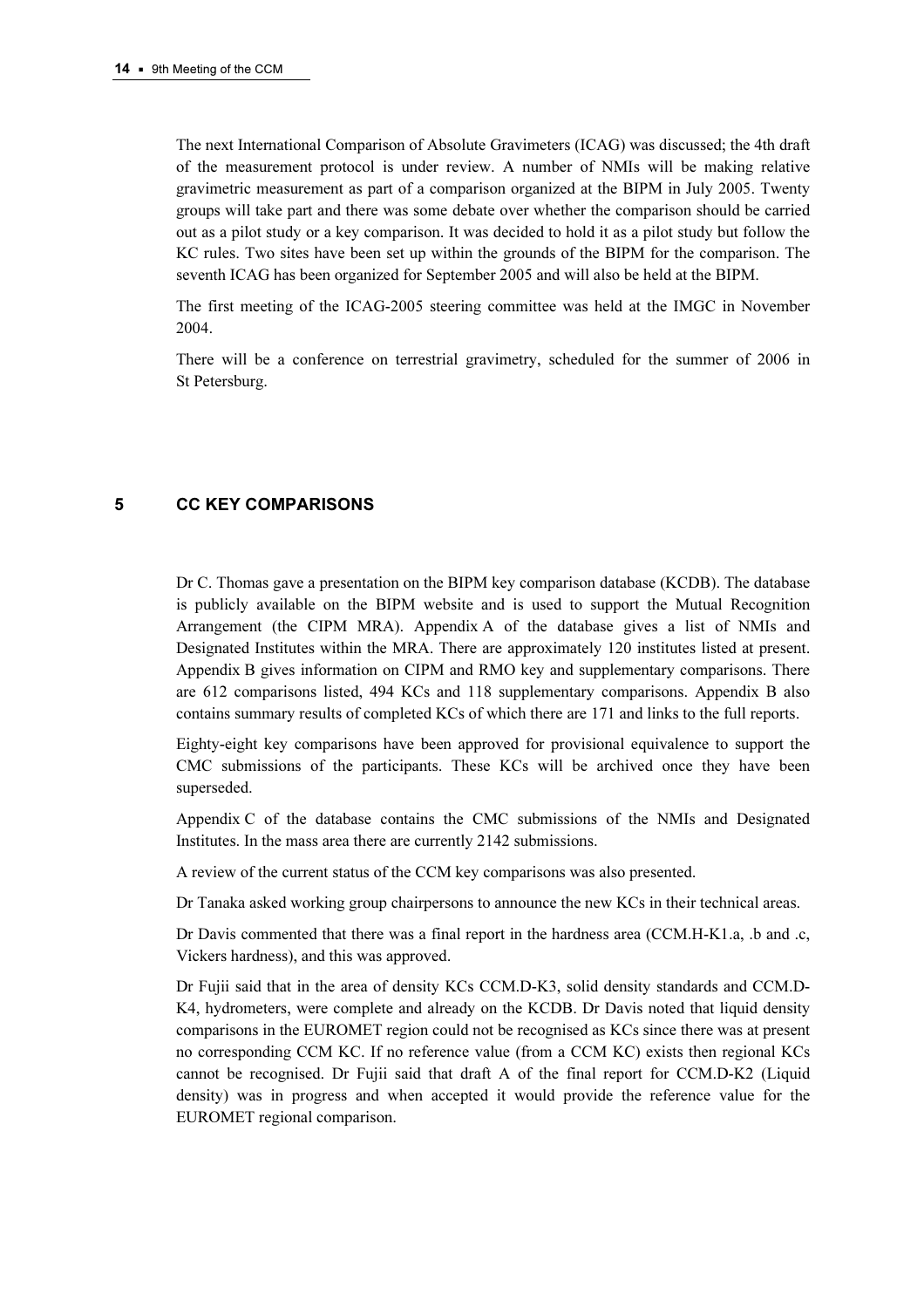Prof. Peters said that in the force area two KCs on torque were proposed and required approval; CCM.T-K1 (1 kN ⋅ m deadweight torque machines) and CCM.T-K2 (20 kN ⋅ m deadweight and reference machines).

Dr Legras said no KCs were proposed in the area of high pressure.

Dr Severn said no KCs were proposed in the area of medium pressure.

Dr Jousten said that in the low pressure area, a low flow comparison was in the planning stage.

Dr Germak said that a Rockwell C comparison was planned in the hardness area.

Dr Takamoto said there were no new comparisons proposed in the area of fluid flow.

Dr Vitushkin said that the proposed comparison, to be run at the BIPM in July, would be a pilot study rather than a key comparison. Prof. Wallard said that the CIPM would make of note of this but it did not need formal approval unless it was to be adopted as a KC.

# 6 RMO AND JCRB ACTIVITIES REGARDING TECHNICAL COMMITTEES IN THE MASS AREA

The chairpersons of the regional metrorology organization mass technical committees were given the opportunity to present work in their regions.

## 6.1 EUROMET (L. Nielsen, DFM)

The last EUROMET meeting of mass experts was held in Thessaloniki (Greece) in March 2005. There were 62 participants from 35 countries. Dr Nielsen presented data on the status of regional key comparison and on CMC submissions. The names of the panel who review CMCs in the various technical areas were shown. Dr L. Pendrill (SP, Sweden) outlined the IMERA European Union initiative to encourage collaboration in research within the region.

## 6.2 SADCMET (B. van der Merwe, CSIR)

Mr van der Merwe gave a presentation outlining work in the SADCMET area. The RMO encompasses the NMIs of all African countries south of the equator with associate members from Egypt, Ethiopia, Kenya and Uganda. The RMO have concentrated on measurements in the four metrology areas: electricity, length, mass and time. Mr van der Merwe outlined the regional key and supplementary comparisons which were active in the area.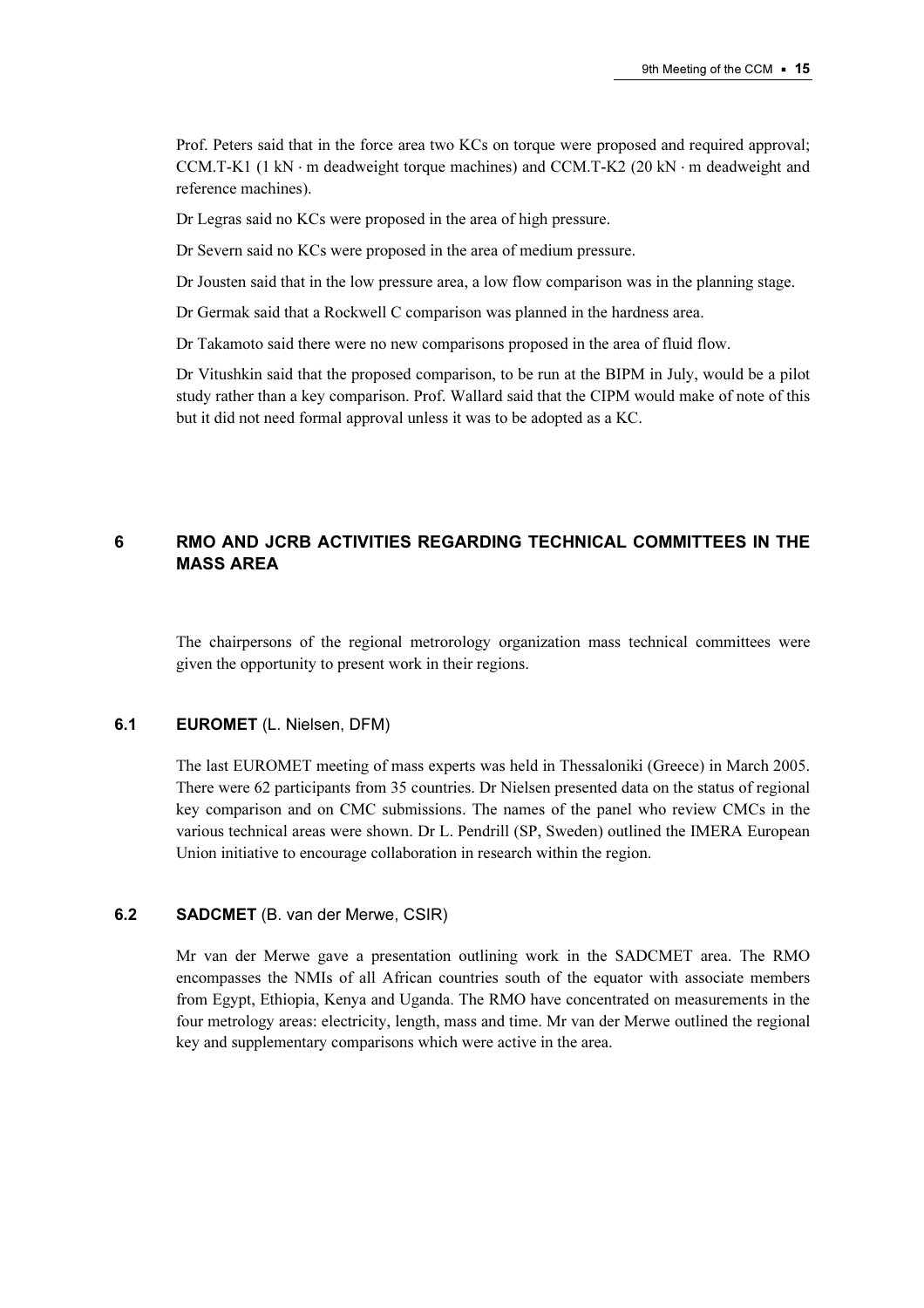# 6.3 COOMET (V. Gegevicius, VMT, Lithuania)

Dr Gegevicius outlined the membership of COOMET which encompasses 12 countries. He also gave details of the CMC submissions for the region. The last annual meeting of the Mass Working Group was held in Vilnius in March 2005. Seventeen members took part form ten institutes, representing five different countries. The next COOMET Mass Working Group meeting will be held in Moscow in 2006.

Dr Gegevicius outlined the status of key comparisons in the COOMET region:

- COOMET.M-K1 The measurements are complete.
- COOMET.M-K2 The protocol is under review.
- COOMET.P-K1 The measurements are underway.
- COOMET.P-K2 The protocol is under review.
- COOMET.H-K1.a, .b and .c is complete.

Additionally a viscosity comparison is in preparation.

CMC submissions in the mass, force and pressure areas had been submitted. Dr Gegevicius asked for clarification on the CIPM position regarding the submission of CMC values without supporting KC data. Dr I. Castelazo, Executive Secretary of the JCRB, replied that decisions on CMC acceptance would be made looking at individual cases and it was difficult to make a general statement. Dr Davis said that the CMC Working Group (WGCMC, see below) could perhaps debate this and issue guidelines. He suggested that if the CMC values submitted were not the best achievable in the area then they may be accepted. Prof. Wallard said that other evidence, such as the results of KCs in other technical areas, could be used but eventually KCs should cover all areas.

# 6.4 APMP (N. Bignell, NMIA)

The last APMP Technical Committee meeting was held in Beijing in 2004 and the next meeting would be in Korea in September 2005. Dr Bignell agreed that the provision of supporting KC data for CMC submissions was sometimes difficult. Not all countries in the region had taken part in the regional KCs but a number of bi-lateral comparisons had subsequently been set up. A comparison of OIML Class E2 mass standards (similar to the APMP.M-K1 and K2 comparisons but without the large 10 kg weight) had been set up specifically for the Developing Economies Committee (DEC). The comparison included a preparatory workshop outlining the requirements of the comparison at the beginning. A further workshop would be held at the end of the comparison to outline the analysis of the results. Dr Bignell said that some NMIs in within the DEC had difficulty in writing test methods and that there was a joint SIM/APMP initiative on the production of generic test methods.

Dr Bignell outlined progress on regional key comparisons. Key comparison APMP.M-K1 is complete. APMP.M-K2 measurements have been completed. APMP.P-K1 is complete. Dr Fuji commented that there was no viscosity comparison in the APMP area. Dr Bignell said that this would be addressed but had not been important up to now.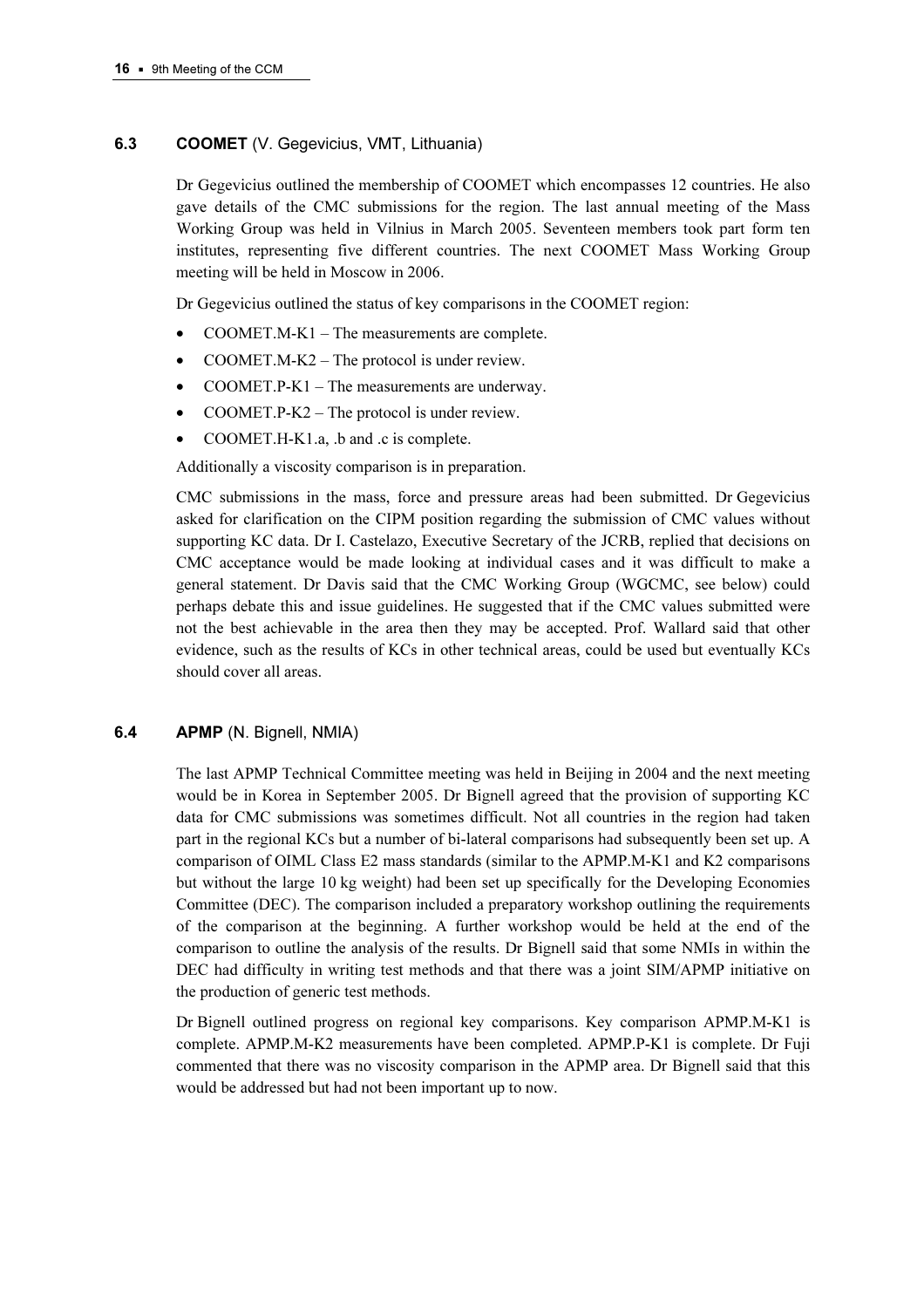## 6.5 SIM (C. Jacques, NRC)

Dr Jacques stated that details of work in the SIM area were available in a report that had been placed on the CCM website.

## 6.6 CMC Working Group (C. Sutton, MSL)

Dr Sutton said this was a new working group and described its rationale, principally to aid communication and provide guidance on CMC submissions. He also outlined the JCRB terms of reference. The structure of the working group consists of Mass TC chairpersons and Fluid Flow TC chairpersons and all CCM working group chairpersons that are involved with MRA activities. It will be the duty of the CCM working group chairpersons to invite their RMO counterparts to CCM working group meetings.

Dr Tanaka outlined the role of the CMC working group chairperson as:

- 1 Action planning;
- 2 Liaison between the CCM and the JCRB;
- 3 Post and control information on disputes; and
- 4 Send output of the CCM (including the working groups) to the JCRB.

Dr Sutton said most of the work would be done via e-mail, with a meeting of the WGCMC foreseen every three years, at the time of the CCM meeting. Dr Chapman said that an important role was setting the selection criteria for the CMC reviewers. He said that, for example, it was preferable that the reviewers had visited the laboratory of the NMI making the submission. Dr Bich said that a number of issues that had arisen concerning CMC submissions were generic rather than CC specific and he asked whether a generic committee exists within the JCRB to address these issues and to promote good practice. Dr Bignell suggested that the chairpersons of the CMC working groups within each CC should meet to discuss generic problems. Prof. Wallard said that he would see if other CCs were in favour of this idea.

Dr Gläser presented the third draft of the CCM response to the proposal to re-define the kilogram. There were some additional, mainly editorial, comments.

A joint paper (for publication in Metrologia) collecting the views of all NMIs was proposed and will be prepared by Dr Gläser.

#### 6.7 News from the JCRB (I. Castelazo)

Dr Castelazo described the web-based procedure for CMC handling. There is a fast-track procedure which follows the same strict criteria as the regular procedure and is used for updates to CMC values. Dr Castelazo listed the CMCs currently under review.

Prof. Wallard said that papers were due to be published by the JCRB in a number of areas to give clarification on JCRB issues and to outline the policy of the JCRB and the various CCs. Concerning links with ILAC, he said a lot of work had been put in and a joint meeting of regional accreditation bodies and metrology institutes had been held (minutes of which are available from RMO chairpersons).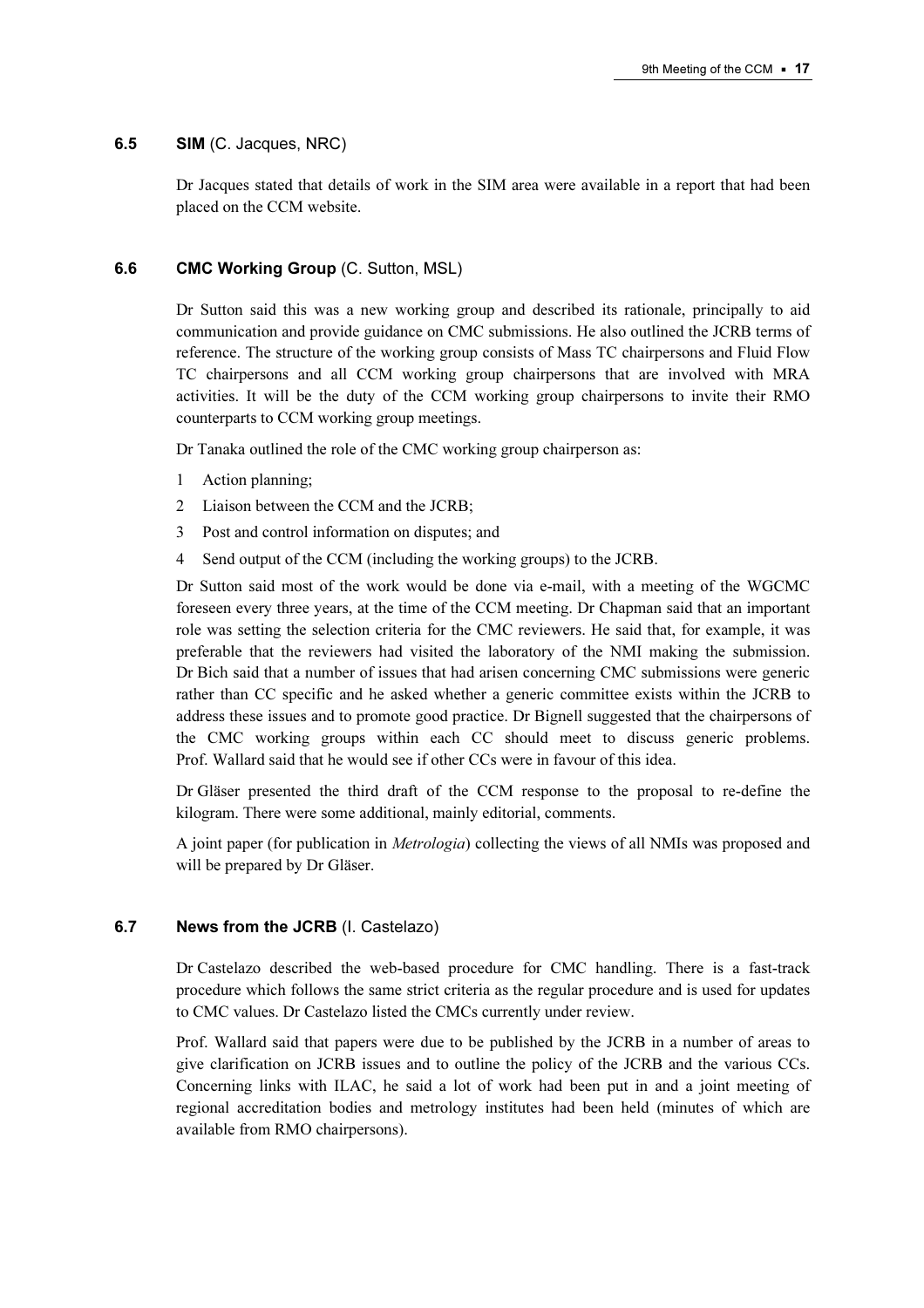Dr Tanaka presented the draft of terms of references, produced by the CCQM. This procedure has been recommended by the CIPM as the basis for terms of reference for the other CCs. Prof. Wallard said the individual CCs will be invited to add specific details in their own technical areas, moving towards a generic document for all CCs. Dr Tanaka asked about inviting guests to CCs (for example, members of the OIML technical committees). Prof. Wallard saw no problems with this. Dr Gläser said that, to date, it had not been thought necessary but would certainly be considered in future. Dr Takamoto said this would also be useful in the flow area.

# 7 CIPM CO-ORDINATION OF ACTIVITIES IN THE FIELD OF METROLOGY OF MATERIALS

Dr Tanaka outlined the commercial significance of the metrology of materials and the importance of a traceability chain for materials measurement. The Materials Metrology Committee (MMC) held a meeting in February 2005 which identified a number of areas to address. It recommended the formation of working groups in three technical areas, which would be proposed to the CIPM. Dr Tanaka outlined the type of calibration support which could be provided by the CCM and its working groups to the Materials Metrology Working Group (WGMM). Prof. Peters emphasised that the question of new work on materials metrology within the CIPM is still being under discussion and that the PTB, for its part, does not endorse the creation of new committees on materials metrology.

## 8 CONFIRMATION OF WORKING GROUP CHAIRPERSONS AND MEMBERSHIP

Five new chairpersons were proposed by Dr Tanaka and accepted by the delegates. These were:

- Dr Philippe Richard (METAS) for Mass Standards;
- Dr Karl Jousten (PTB) for Low Pressure;
- Dr Masaki Takamoto (NMIJ) for Fluid Flow;
- Dr Ian Severn (NPL) for Medium Pressure; and
- Dr Harro Bauer (PTB) for Viscosity.

Dr Tanaka thanked the outgoing chairpersons (Dr Gläser, Dr Miiller, Dr Mattingly and Ms Leggat).

Dr Sutton will continue as Interim Chairperson of the new WGCMC.

Dr Davis said that the BIPM would resign its membership of the Medium Pressure Working Group as they no longer had primary measurement facilities in this area.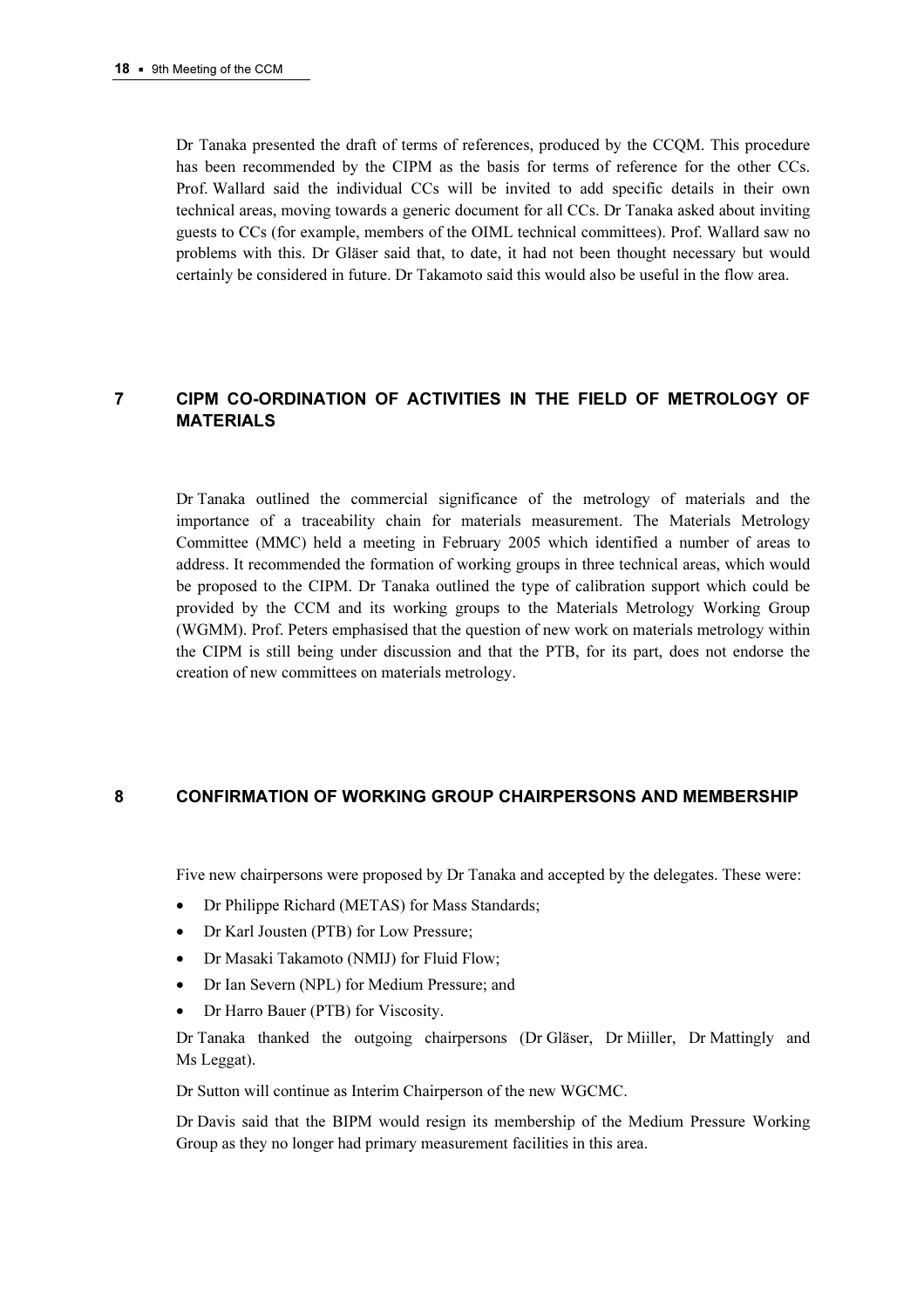Other changes to membership have been listed above, within the working group reports.

## 9 OTHER BUSINESS AND NEXT MEETING

Dr Tanaka raised the issue of the transportation of measurement standards between countries. Dr Chapman described the damage suffered by the mass standards used for the recently completed comparison of magnetic properties. These standards were transported between laboratories by courier and Dr Chapman said that the only way to guarantee safe transfer of the standards was to hand carry them. A report on Dr Chapman's findings is available.

Dr Tanaka said that the next meeting of the CCM would be held in 2008.

# 10 WORK AT THE BIPM

Dr Davis gave a presentation on the work of the Mass section at the BIPM. He described the personnel changes between 2002 and 2005. The main work of the section is the calibration of platinum-iridium and stainless steel primary kilogram standards, research into reducing uncertainties and research into fundamental constants (Planck constant  $(h)$ ). Avogadro constant  $(N_A)$  and the gravitational constant  $(G)$ ). In the calibration area a Quality System has been implemented working to ISO 17025. External audits were carried out in the areas of mass, density, magnetic properties and centre of gravity in November 2003. In addition, the pressure area was audited in October 2003, although there has been a major equipment change since then which will require a new audit.

Over the (four year) period 2002 to 2005 nine new prototypes were provided and approximately 20 were calibrated. Additionally 15 primary stainless steel kilogram standards were measured.

In the area of magnetic properties BIPM helped 18 NMIs develop susceptometer devices and had input to OIML R111.

The mercury manometer was replaced with a DH Instruments piston gauge which was calibrated at the LNE.

Proposed work for the future includes the installation and commissioning of a new 8-station kilogram mass comparator which will provide traceability to weight in vacuum.

In the field of density, the BIPM has a new hydrostatic weighing apparatus developed in collaboration with Dr Spurný (SMU, Slovakia). Dr Davis presented data on the density of new prototypes and noted that there was a larger scatter on the values of recent prototypes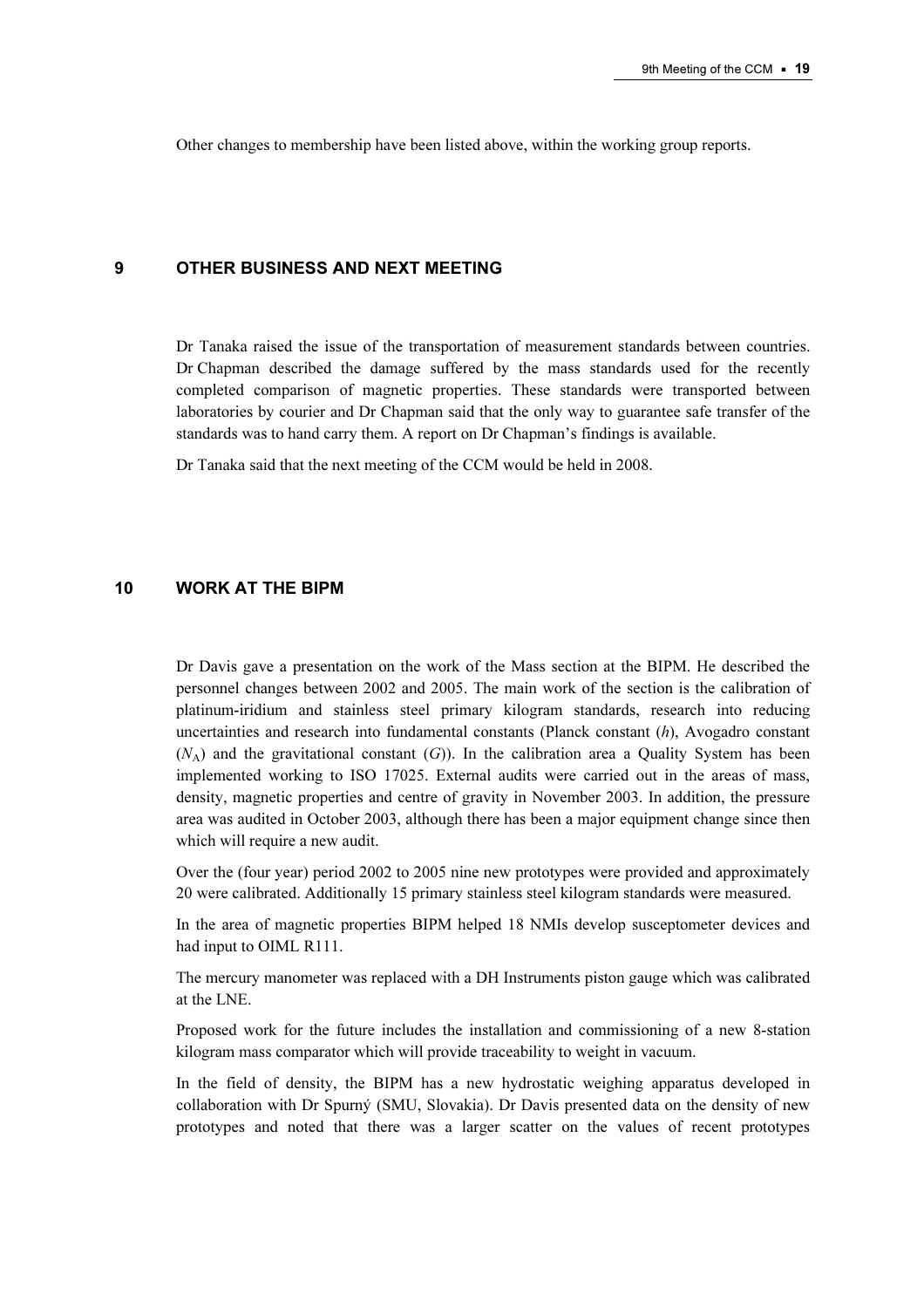(84 onwards). In future, the BIPM plans to use 500 g silicon standards to provide traceability and this will allow the use of liquids other than water (e.g. FC43).

In terms of research and development, the BIPM is working on the new mass comparator (in collaboration with Sartorius), air density measurement, mass change between air and vacuum and the International Avogadro Coordination project.

Surface adsorption effects have been investigated gravimetrically and by ellipsometry. The measurements showed smaller effects on diamond paste polished surfaces than on diamondmachined surfaces. The effects were also smaller for gold surfaces than for those of platinumiridium.

The meeting concluded and Dr Tanaka thanked everyone for their attendance.

S. Davidson, Rapporteur

July 2005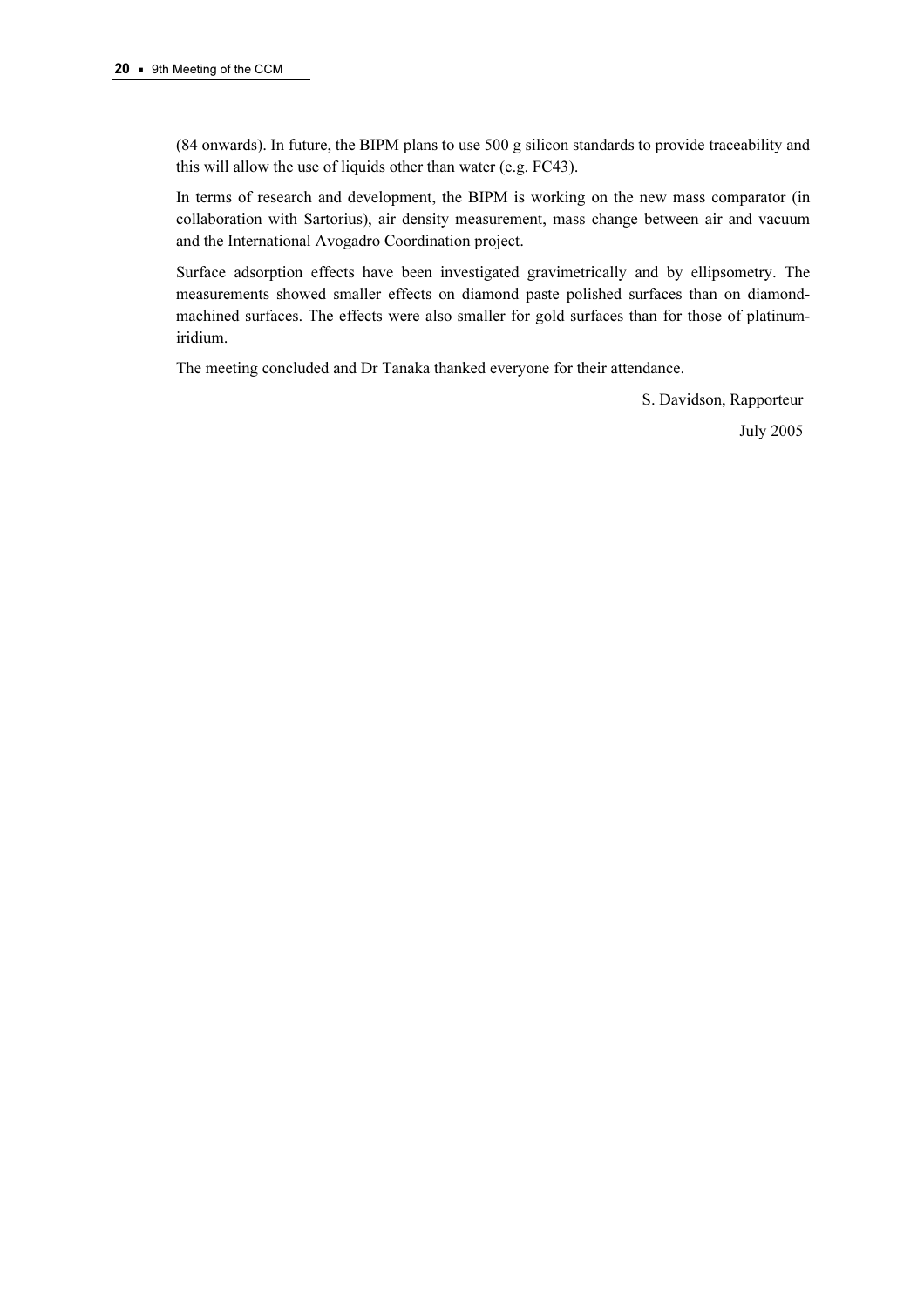# RECOMMANDATION DU COMITÉ CONSULTATIF POUR LA MASSE ET LES GRANDEURS APPARENTÉES PRÉSENTÉE AU COMITÉ INTERNATIONAL DES POIDS ET MESURES

## RECOMMANDATION G 1 (2005) :

#### Conditions pour une nouvelle définition du kilogramme

Le Comité consultatif pour la masse et les grandeurs apparentées (CCM),

rappelant la Résolution 7 de la 21<sup>e</sup> Conférence générale des poids et mesures (CGPM)

« La 21<sup>e</sup> Conférence générale des poids et mesures,

#### considérant

- le besoin d'assurer la stabilité à long terme du SI,
- l'incertitude intrinsèque relative à la stabilité à long terme du prototype qui sert à définir l'unité de masse, l'une des unités de base du SI,
- que cette incertitude se répercute sur la stabilité à long terme des trois autres unités de base du SI, nommément l'ampère, la mole et la candela, dont la définition dépend de celle du kilogramme,
- les progrès déjà obtenus dans différentes expériences destinées à relier l'unité de masse à des constantes fondamentales ou atomiques,
- qu'il est souhaitable de disposer de plusieurs méthodes pour réaliser ce lien,

recommande que les laboratoires nationaux poursuivent leurs efforts pour affiner les expériences qui relient l'unité de masse à des constantes fondamentales ou atomiques et qui pourraient, dans l'avenir, servir de base à une nouvelle définition du kilogramme. »

#### considérant

- la récente proposition de redéfinir le kilogramme en 2007, qui mentionne une « valeur conventionnelle » du prototype international,
- la différence actuelle non résolue entre les expériences reliant le kilogramme à des constantes fondamentales ou atomiques, pouvant atteindre  $1 \times 10^{-6}$  en valeur relative.
- que les meilleures incertitudes-type relatives des étalons de masse utilisés dans l'industrie et la métrologie légale se situent à environ  $8 \times 10^{-8}$ ,
- les conséquences potentielles indésirables pour le Système international d'unités (SI) qui résulteraient de la « valeur conventionnelle » du prototype international proposée,
- le point de vue de nombreux membres du CCM et de certains de ses groupes de travail, ainsi que celui de l'EUROMET,
- que le CCM examinera à nouveau cette recommandation lors de ses prochaines sessions à la lumière des progrès réalisés,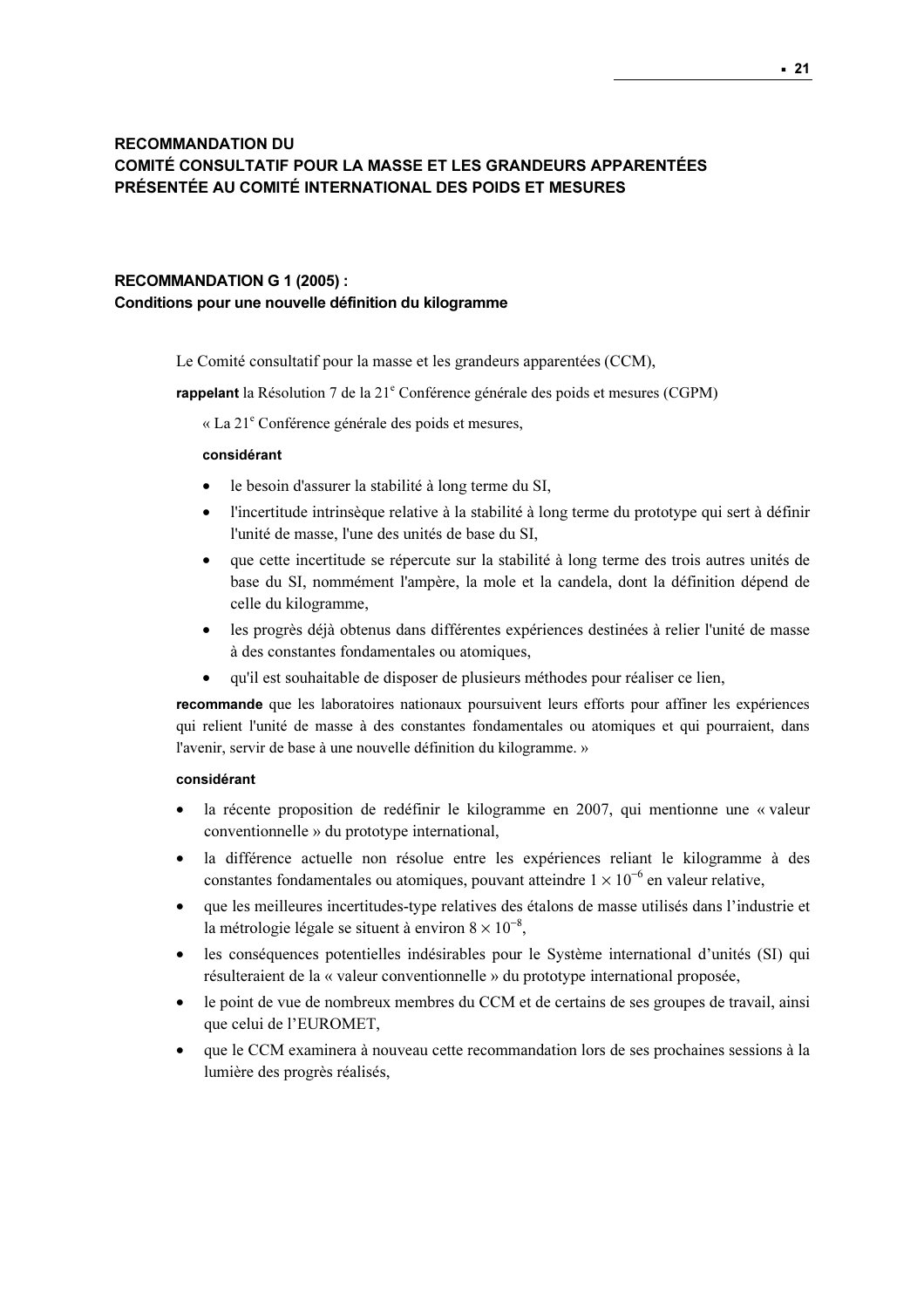#### recommande

- d'attendre que les conditions suivantes soient remplies avant de redéfinir le kilogramme en fonction d'une constante fondamentale :
	- 1. qu'il n'y ait plus de différences significatives non résolues entre les résultats d'expériences indépendantes,
	- 2. que l'incertitude-type relative sur la meilleure réalisation du kilogramme n'excède pas 2 × 10<sup>-8</sup> en valeur relative, au niveau de un kilogramme,
	- 3. que l'on dispose d'un nombre suffisant de résultats d'expériences indépendantes ayant l'incertitude requise,
- que la valeur recommandée par CODATA soit adoptée pour la constante fondamentale en question,
- que le Bureau international des poids et mesures et un nombre suffisant de laboratoires nationaux de métrologie conservent les équipements nécessaires à la réalisation pratique de la nouvelle définition du kilogramme, ou investissent dans ce sens,
- qu'une mise en pratique de la nouvelle définition du kilogramme soit établie, incluant des recommandations concernant les diverses expériences permettant de relier le kilogramme à une constante fondamentale, ainsi qu'une recommandation de poursuivre l'utilisation de l'artefact actuel afin de conserver l'excellente uniformité des étalons de masse dans le monde.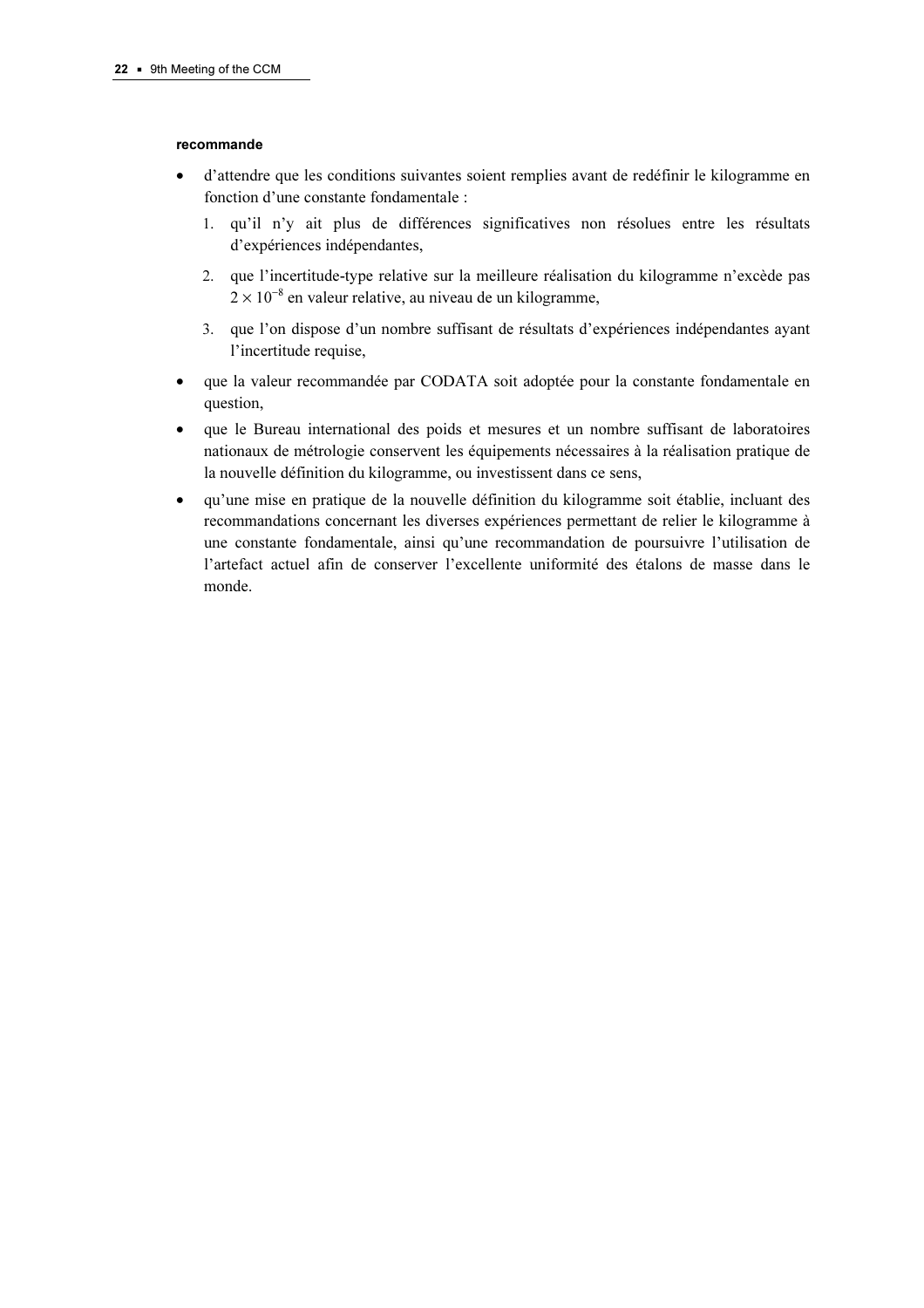# RECOMMENDATION OF THE CONSULTATIVE COMMITTEE FOR MASS AND RELATED QUANTITIES SUBMITTED TO THE INTERNATIONAL COMMITTEE FOR WEIGHTS AND MEASURES

# RECOMMENDATION G 1 (2005) : Conditions for a new definition of the kilogram

The Consultative Committee for Mass and Related Quantities (CCM),

#### recalling Resolution 7 of the 21st CGPM

"The 21st Conférence Générale des Poids et Mesures,

#### considering

- the need to assure the long-term stability of the SI,
- the intrinsic uncertainty in the long-term stability of the artefact defining the unit of mass, one of the base units of the SI,
- the consequent uncertainty in the long-term stability of the other three base units of the SI that depend on the kilogram, namely, the ampere, the mole and the candela,
- the progress already made in a number of different experiments designed to link the unit of mass to fundamental or atomic constants,
- the desirability of having more than one method of making such a link,

recommends that national laboratories continue their efforts to refine experiments that link the unit of mass to fundamental or atomic constants with a view to future redefinition of the kilogram."

#### considering

- the recent proposal for a redefinition of the kilogram in 2007 that includes a "conventional value" for the international prototype,
- $\bullet$  the presently unresolved discrepancy of up to 1 part in 10<sup>6</sup> between the existing experiments linking the kilogram to fundamental or atomic constants,
- the best relative standard uncertainties of about 8 parts in  $10<sup>8</sup>$  of mass standards used in industry and legal metrology,
- the potential undesirable consequences for the SI that would result from the proposed "conventional value" for the international prototype,
- the views of many members of the CCM, of some of its working groups, as well as that of EUROMET,
- the CCM will review this recommendation at its future meetings in the light of progress,

#### recommends

- that the following conditions be met before the kilogram is redefined with respect to a fundamental constant:
	- 1. there are no significant unresolved discrepancies between results from independent experiments,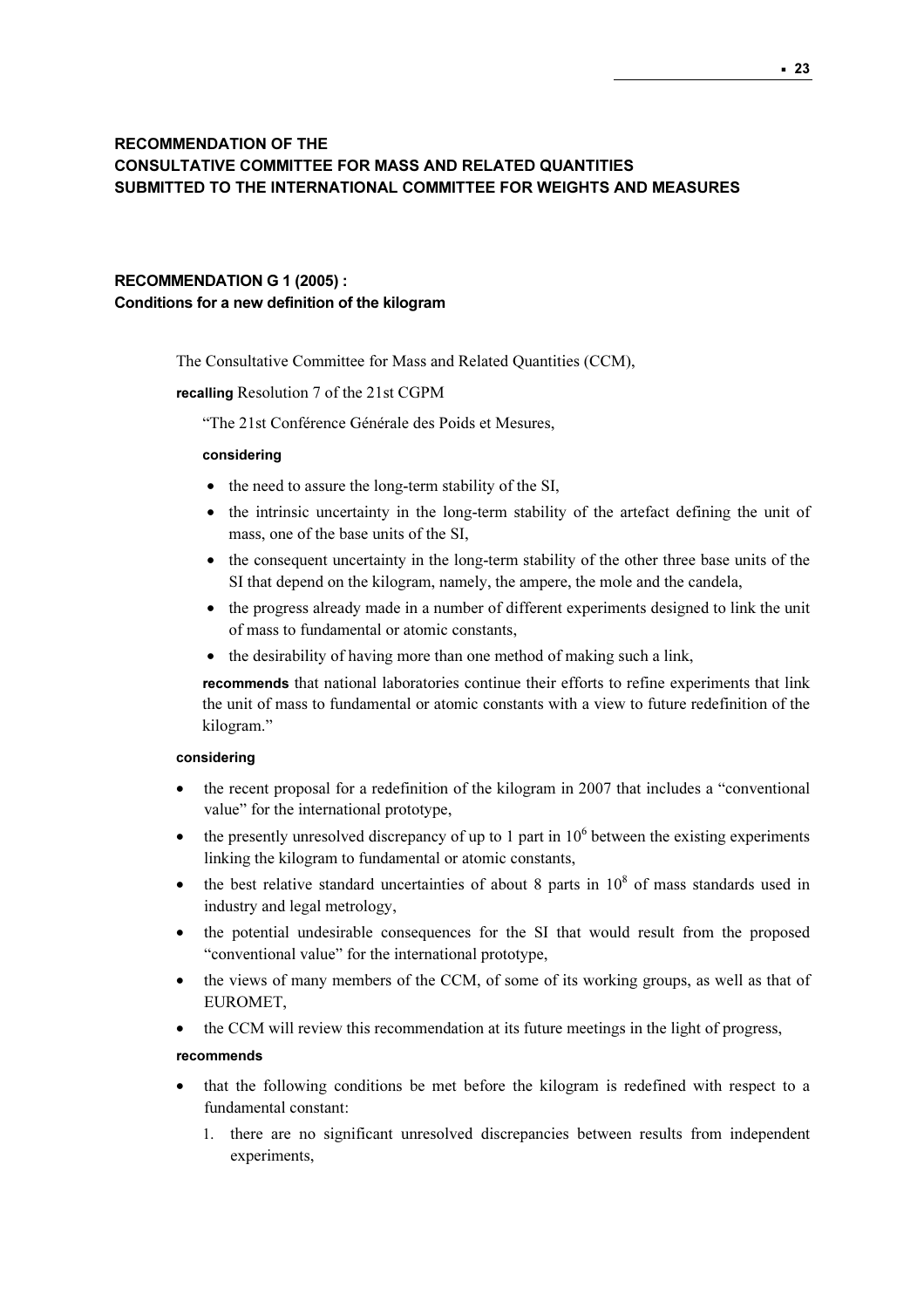- 2. the relative standard uncertainty of the best realization of the definition of the kilogram does not exceed two parts in  $10^8$ , at the level of one kilogram,
- 3. the results of a sufficient number of independent experiments are available with the required uncertainty,
- that the CODATA recommended value be adopted for the relevant fundamental constant,
- that the BIPM and a sufficient number of NMIs continue to maintain, or invest in facilities for the practical realization of the new definition of the kilogram.
- that a *mise en pratique* for the realization of the new definition of the kilogram be drawn up that includes recommendations concerning the various linking experiments, as well as recommendation for the continuing use of the present artefact to maintain the present excellent worldwide uniformity of mass standards.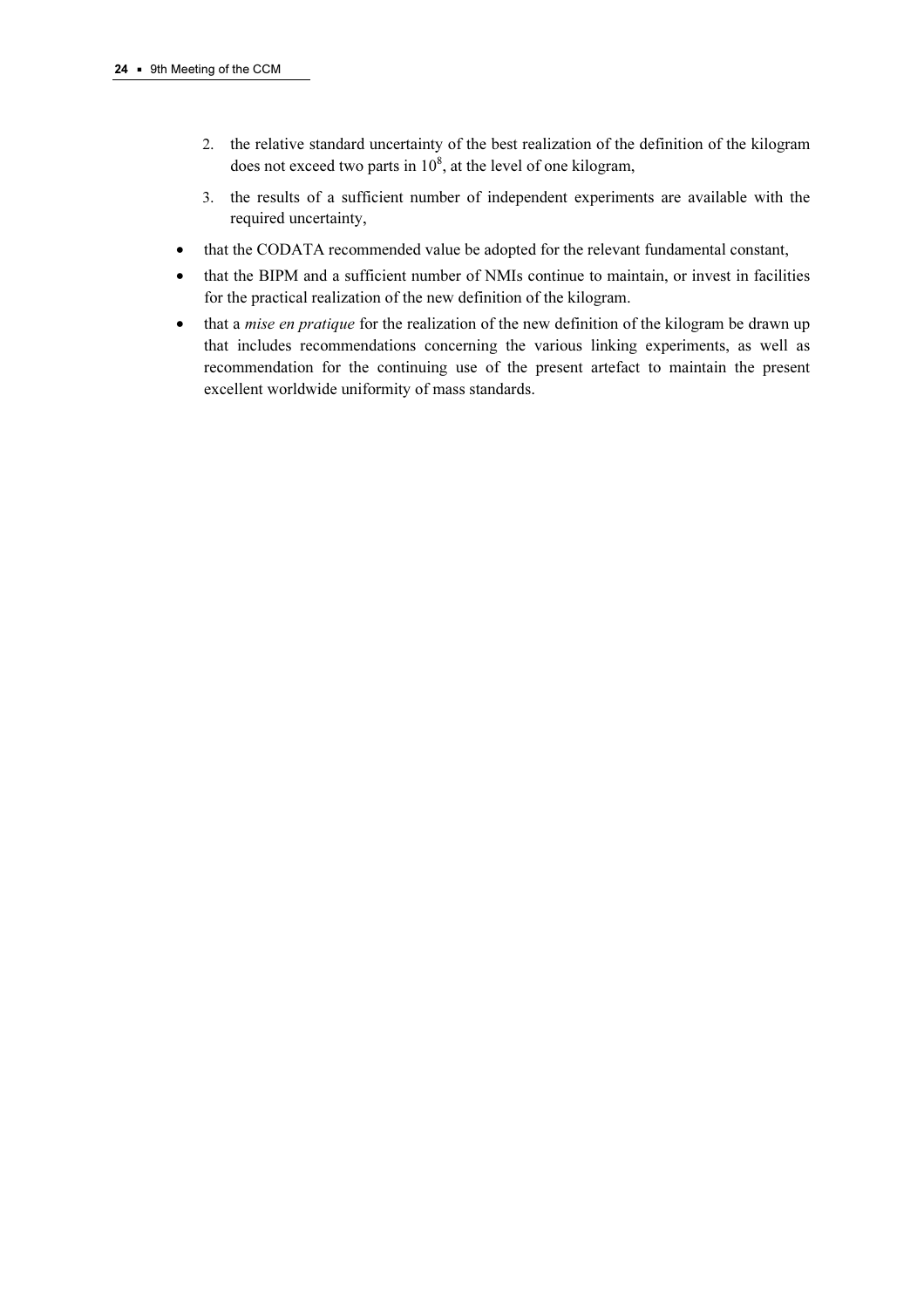# APPENDIX G 1. Working documents submitted to the CCM at its 9th meeting

Open working documents of the CCM can be obtained from the BIPM in their original version, or can be accessed on the BIPM website:

[\(http://www.bipm.org/cc/AllowedDocuments.jsp?cc=CCM\)](https://www.bipm.org/cc/AllowedDocuments.jsp?cc=CCM).

| Document<br>CCM/ |                                                                                                                                                                                                                                     |
|------------------|-------------------------------------------------------------------------------------------------------------------------------------------------------------------------------------------------------------------------------------|
| $05 - 01$        | Redefinition of the kilogram: a decision whose time has come, I. Mills <i>et al.</i><br>(Metrologia, 2005, 42, 71-80) (restricted access)                                                                                           |
| $05 - 02$        | PTB (Germany). — Redefinition of the kilogram: The time has not yet come,<br>M. Gläser, 2 pp. (restricted access)                                                                                                                   |
| $05 - 03$        | EUROMET. — Position of the EUROMET TC-M on the paper: Redefinition of<br>the kilogram, 2 pp. (open access)                                                                                                                          |
| $05 - 04$        | CCM Working Group on the Avogadro Constant. — Position to the paper:<br>Redefine the kilogram (I. Mills et al., Metrologia, 2005, 42, 71-80), P. Becker,<br>2 pp. (restricted access)                                               |
| $05 - 05$        | CCM Working Group on Force. — Report of the working group (2002-2004),<br>M. Peters, 3 pp. (open access)                                                                                                                            |
| 05-06            | METAS (Switzerland). —METAS position on the paper by Ian M. Mills et al.<br>(Metrologia, 2005, 42, 71-80), W. Schwitz et al., 2 pp. (restricted access)                                                                             |
| $05 - 07$        | CCM Working Group Mass Standards. - Report to CCM on activities from 2002<br>to 2005, M. Gläser, 12 pp. (open access)                                                                                                               |
| 05-08            | LNE (France). — Position of the French metrology on the proposition<br>"Redefinition of the kilogram: a decision whose time has come" of Ian Mills et al.<br>(Metrologia, 2005, 42, 71-80), M. Lecollinet, 1 p. (restricted access) |
| $05-09$          | CCM Working Group on Density. - Report to the CCM on activities from 2002<br>to 2005, K. Fujii, 5 pp. (restricted access)                                                                                                           |
| $05 - 10$        | NIST (United States). - NIST position regarding redefinition of the kilogram:<br>Letter to M. Tanaka, W. Anderson, 1 p. (restricted access)                                                                                         |
| $05 - 11$        | CCM Working Group on Gravimetry. — Activity report (May 2003-April 2005),<br>L. Vitushkin, 3 pp. (open access)                                                                                                                      |
| $05 - 12$        | CCM Working Group on Hardness. - Report on WGH activities (2005),<br>A. Gemak and S. Low, 23 pp. (open access)                                                                                                                      |
| $05 - 13$        | SIM. — SIM MWG7 activity report, C. Jacques, 2 pp. (open access)                                                                                                                                                                    |
| $05 - 14$        | CCM Working Group on Low Pressures. - Report of the meeting, 25 April 2005,<br>K. Jousten, 5 pp. (open access)                                                                                                                      |
| $05 - 15$        | Response to discussion at the CCM Mass Working Group on the proposal to re-<br>define the kilogram, T.J. Quinn, 6 pp. (Power Point presentation) (restricted<br>access)                                                             |
| $05 - 16$        | CCM High Pressure Working Group. - Report of the working group,<br>J.-C. Legras, 7 pp. (restricted access)                                                                                                                          |